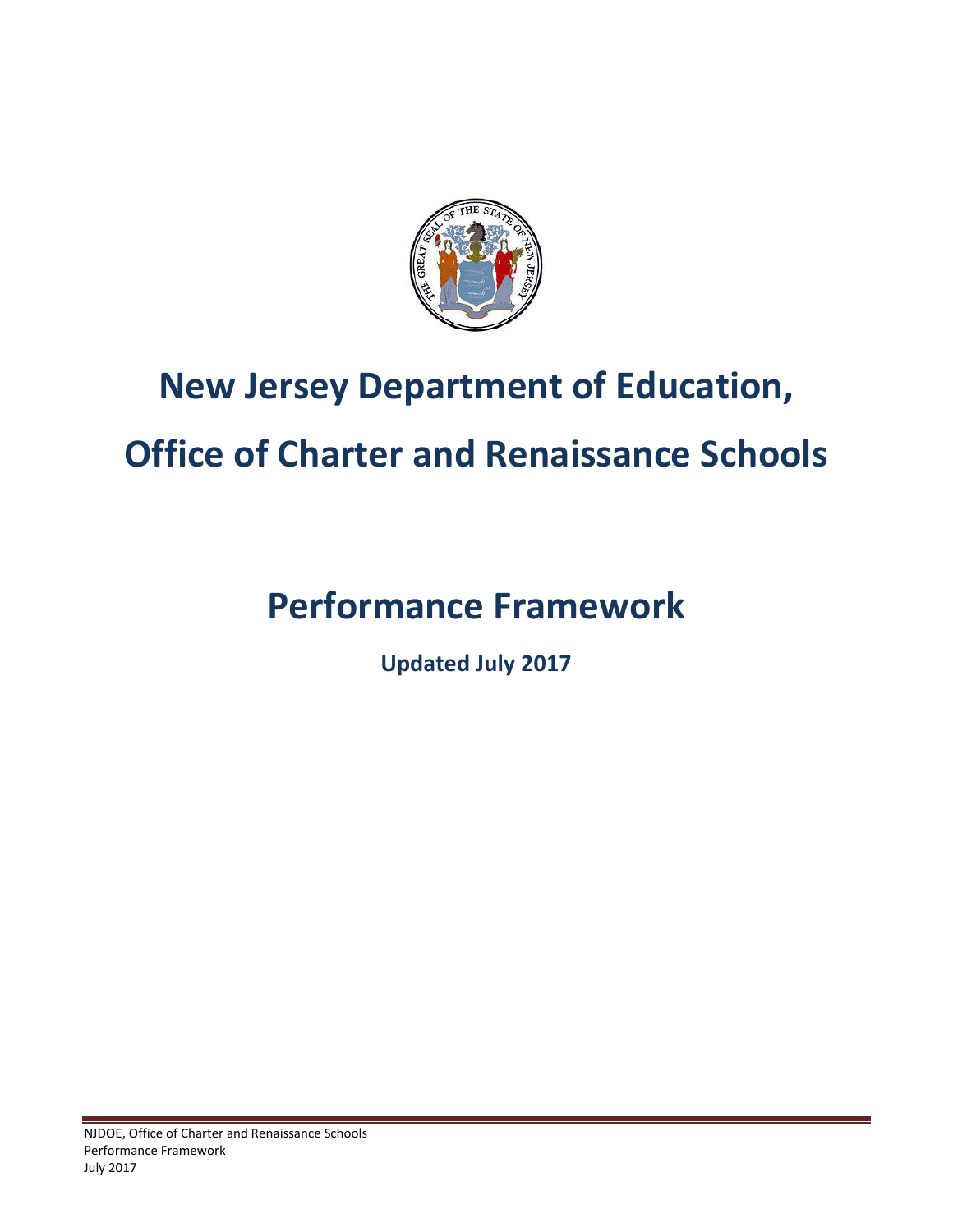## <span id="page-1-0"></span>**Contents**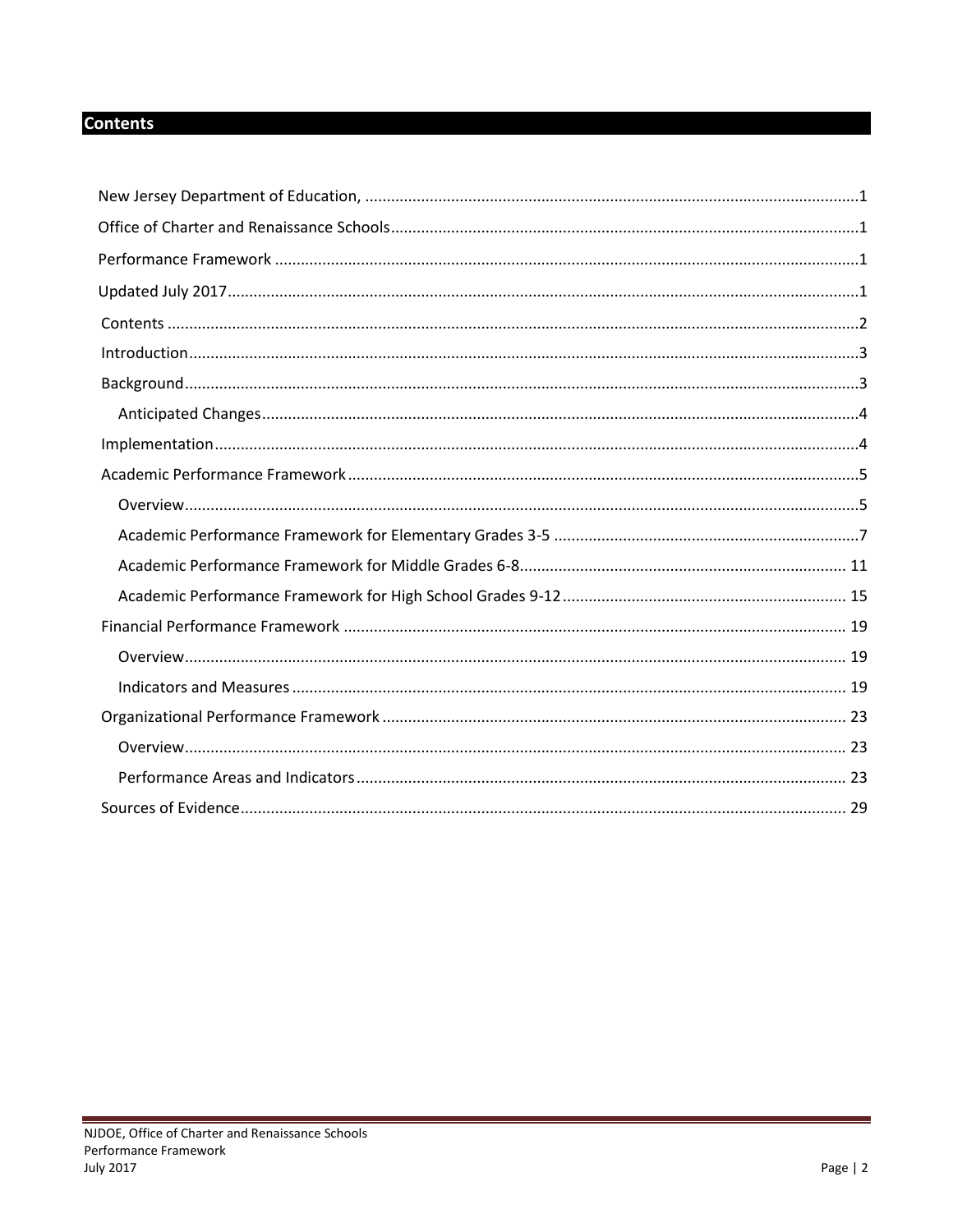#### <span id="page-2-0"></span>**Introduction**

The New Jersey Department of Education (Department) developed the Performance Framework to ensure that every New Jersey charter school is serving students by providing a high-quality public education. The Performance Framework sets forth the criteria by which all New Jersey charter schools are evaluated, informing both the Department and individual charter school officials about charter school performance and sustainability. The Performance Framework is established in the charter agreement and in current regulations (*N.J.A.C*[. 6A:11\)](http://www.state.nj.us/education/code/current/title6a/chap11.pdf).

The Performance Framework is integral to the core functions of the Office of Charter and Renaissance Schools (OCRS), since it provides a consistent definition of school success from recruitment and application through renewal that is aligned with Department goals for all schools.

The Performance Framework consists of three sections—Academic, Financial and Organizational—each guided by an essential question shown below:



While each charter school's performance against the criteria outlined in the three sections of the Performance Framework is reviewed for all high-stakes decisions, a charter school's performance on the Academic section carries the most weight. The additional weight given to academic performance reflects the trade-off between autonomy and accountability at the heart of the *Charter School Program Act of 1995*: charter school operators are offered greater autonomy in exchange for greater accountability for student outcomes.

#### <span id="page-2-1"></span>**Background**

The Department first released the Performance Framework in July 2012. The Organizational section was updated in August 2015 and released as a separate document on the OCRS website. Modificationsto the Academic section, made with stakeholder input, began in 2015 in order to accommodate New Jersey's transition from NJ ASK to PARCC tests. It was released via sample drafts of Academic Performance Framework Reports starting in 2016. This July 2017 version brings together, with minor alterations, the Financial section from the July 2012 version, the Organizational section from August 2015, and the new Academic section.

Some of the minor alterations made to publish the July 2017 version of the Performance Framework are as follows:

• Indicator 5.2 "EpiCenter Compliance" in the Organizational section was renamed 5.2 "OCRS reporting compliance" because OCRS has not used EpiCenter to collect documentation since September 2016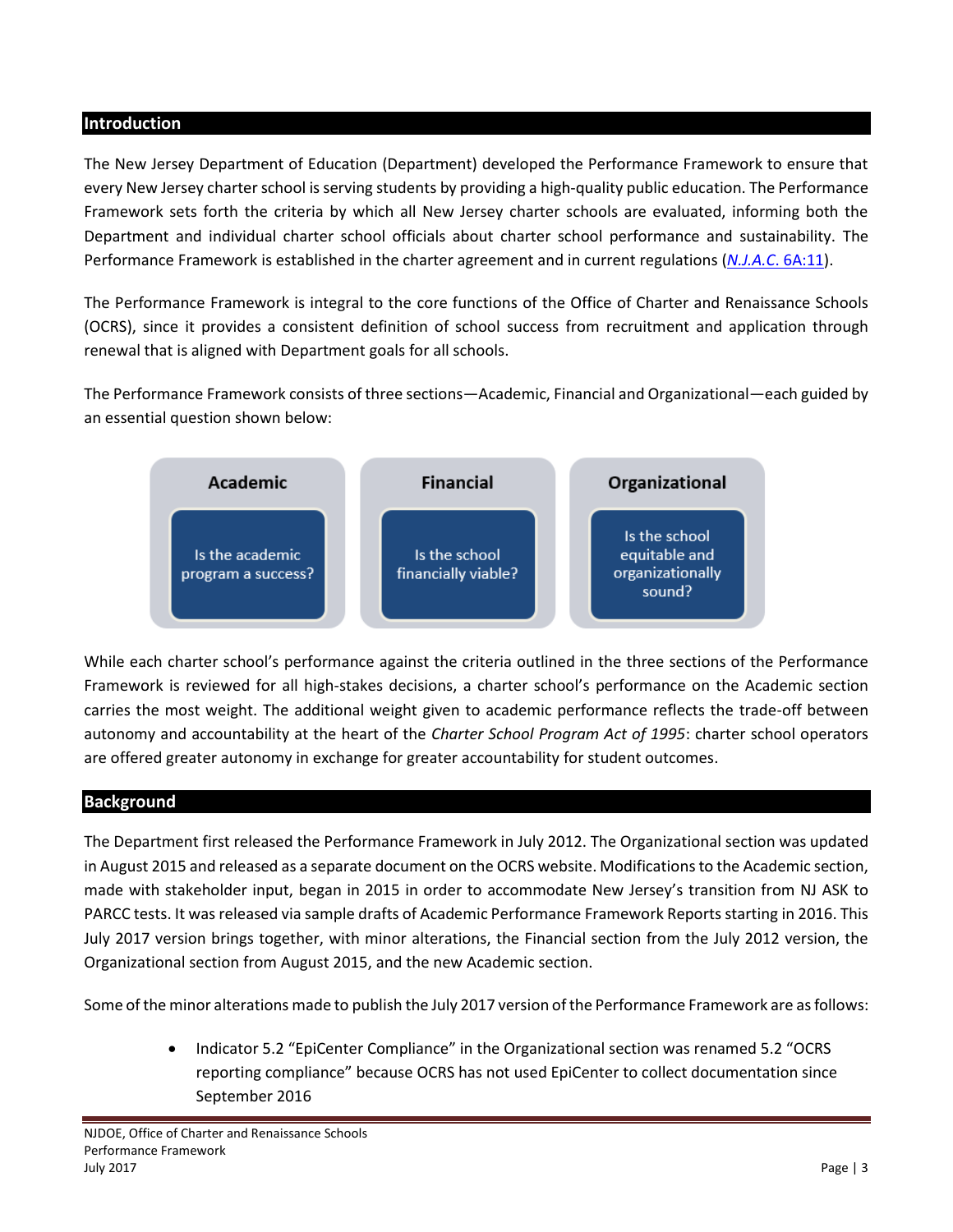- Ratings for some indicators in the Organizational section were clarified for greater transparency. For example, in the August 2015 version, "Does Not Meet Standard" on Indicator 1.2 "Curriculum" is described as: "The school presents concerns in meeting a majority of the criteria identified in indicator 1.2 with moderate or major issues noted." In this version, "Does Not Meet Standard" on Indicator 1.2 is clarified to read: "The school's curriculum is not aligned to state standards."
- The "Financial Compliance Indicators" introduced in the Organizational section in 2015 were moved to the Financial section, and the criteria within this indicator related to the school's performance on the annual audit became a new measure called "Financial Audit."
- Two measures of Financial Sustainability Indicators (Total Margin and Debt to Asset Ratio) were removed from the Financial section, as the passing of GASB 68 requires all public schools to list state pension contributions as liabilities, reducing the insight into fiscal viability previously provided by those measures

## <span id="page-3-0"></span>**Anticipated Changes**

The Department plans in the future to adjust criteria based on feedback, field experience, and changes to state and federal regulations. The following changes are anticipated:

- Aligning terms and numbering styles across sections of the Performance Framework. For example, the same term will be used for "Performance Areas" in the Organizational Performance Framework, "Categories" in the Academic Performance Framework and "Indicators" in the Financial Framework
- Omitting Indicator 1.3 "Instruction" from the Organizational Performance Framework
- Streamlining the criteria found in the Organizational Performance Framework
- Revamping the Academic Performance Framework for High School Grades 9-12 to take into account new state policies and regulations related to performance
- Standardizing the number of bonus points possible across all grade spans in the Academic Performance Framework

#### <span id="page-3-1"></span>**Implementation**

OCRS serves four core functions: 1) manage an effective charter school application process, 2) ensure readiness and capacity to open a new charter school, 3) oversee existing charter schools, and 4) renew, expand and close charter schools. The Performance Framework is used to guide all of these functions and as the basis for all decisions regarding charter schools and charter school applications.

Existing charter schools that do not meet the criteria established in the Performance Framework are subject to additional oversite, including, but not limited to, probation, revocation or nonrenewal.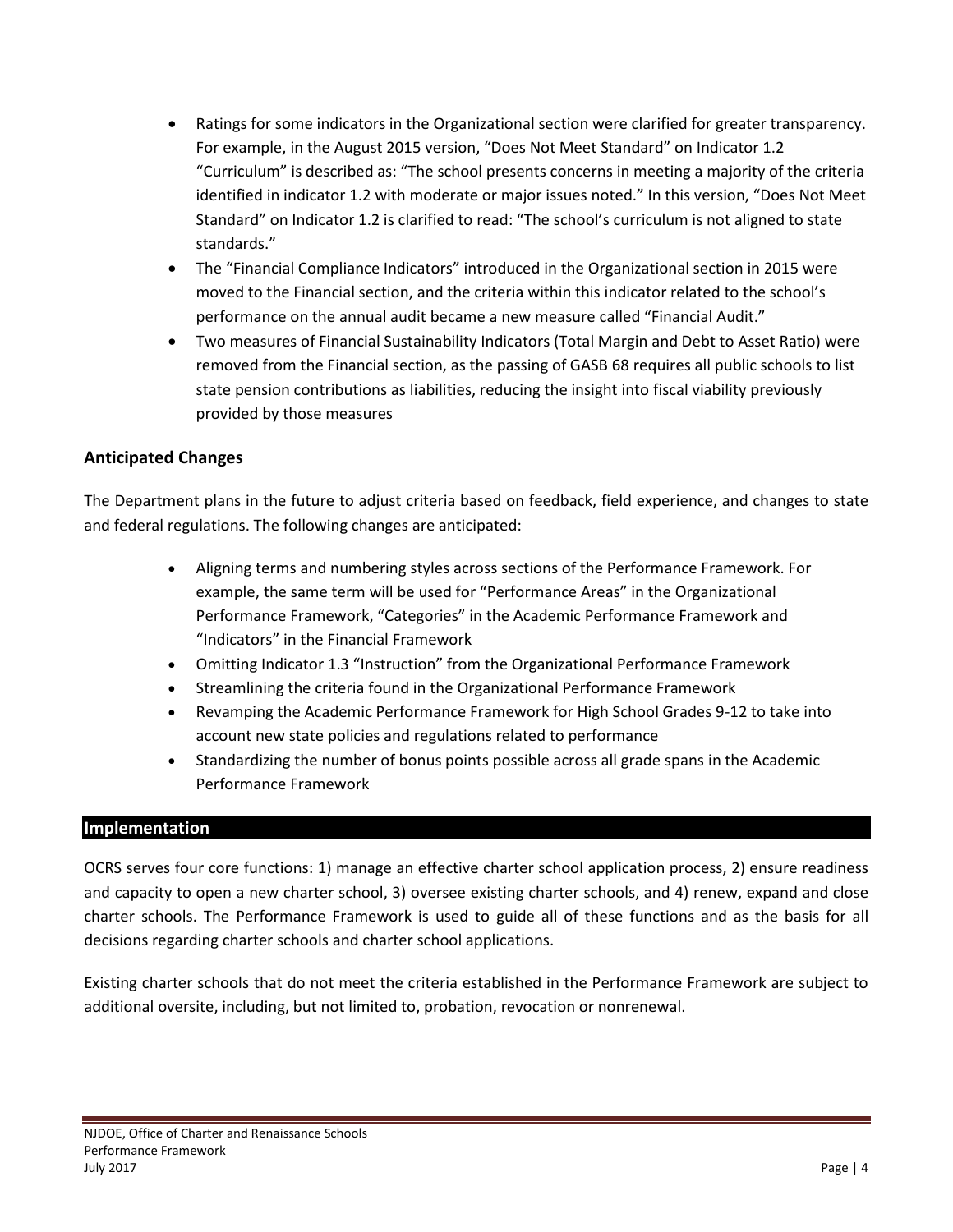### <span id="page-4-0"></span>**Academic Performance Framework**

#### <span id="page-4-1"></span>**Overview**

The evaluation of a charter school's academic performance is guided by the following essential question:



The Department utilizes three Academic Performance Frameworks to assess the relative success of the elementary, middle and high school programs offered by charter schools. Academic performance is assessed by tested grade span, with grades 3-5 representing the elementary program, grades 6-8 the middle school program, and grades 9-12 the high school program. Each Academic Performance Framework consists of four categories of metrics. The table below showsthe number of metrics and the points assigned to each category for each Academic Performance Framework (i.e., for grades 3-5, grades 6-8, and grades 9-12).

| Grade<br>span | <b>Student Growth</b> | <b>Graduation Rate</b> | <b>Achievement</b> | <b>Leading</b><br><b>Indicators</b> | <b>Closing Gaps</b> |
|---------------|-----------------------|------------------------|--------------------|-------------------------------------|---------------------|
| $3 - 5$       | 8 metrics worth       | N/A                    | 12 metrics worth   | 1 metric worth 4                    | 10 metrics worth    |
|               |                       |                        | 48 points          | points                              | up to 10 bonus      |
|               | 48 points             |                        |                    |                                     | points              |
|               |                       |                        |                    |                                     |                     |
| $6 - 8$       | 8 metrics worth       | N/A                    | 12 metrics worth   | 3 metrics worth 12                  | 15 metrics worth    |
|               |                       |                        | 44 points          | points                              | up to 15 bonus      |
|               | 44 points             |                        |                    |                                     | points              |
|               |                       |                        |                    |                                     |                     |
| $9 - 12$      | N/A                   | 1 metric worth 34      | 12 metrics worth   | 11 metrics worth                    | 5 metrics worth up  |
|               |                       | points                 | 36 points          | 30 points                           | to 5 bonus points   |
|               |                       |                        |                    |                                     |                     |

## **Table 1 Metrics and Points by Academic Performance Framework and Category**

For measures in all categories except Closing Gaps, the number of points a charter school earns depends on how well the school performed relative to schools across the state; schools in the largest sending district(s); and schools serving similar populations of students. The Closing Gaps section examines subgroup performance within a charter school. In this section, a charter school may earn one additional bonus point whenever the difference between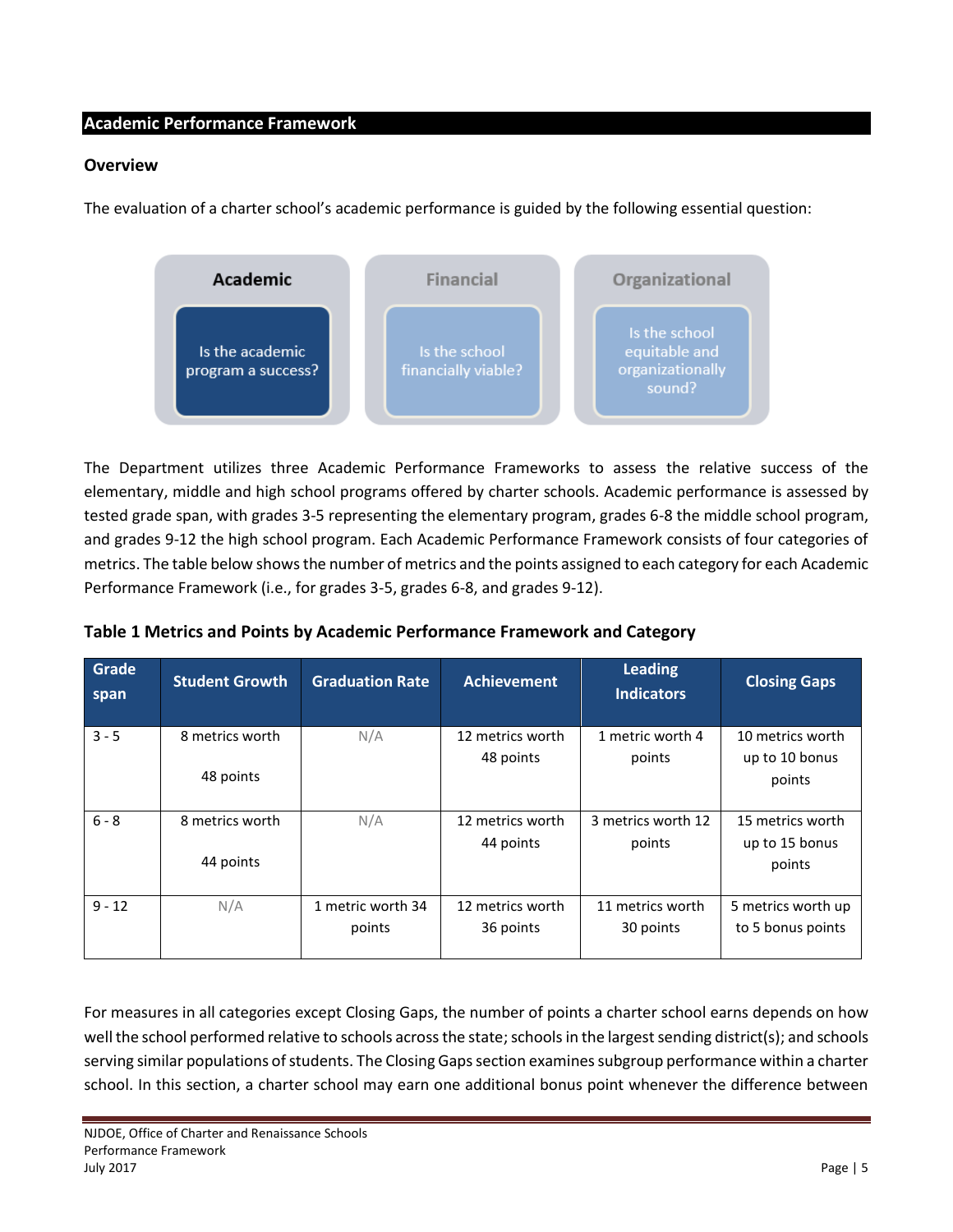the subgroup's performance and either that of all other students in the grade span or the Department's target for grades 9-12 is equal to or greater than zero.

The percent of total points a charter school earns on an Academic Performance Framework determines its Tier Rank for that academic program. To receive a Tier Rank 1, the highest possible rank, a charter school must earn at least 65 percent of the points possible. Charter schools that earn 35-64.9 percent of points possible are classified as Tier Rank 2, or middle performing. To receive a Tier Rank 3, the lowest possible rank, a charter school must earn fewer than 35 percent of all points possible. Starting in 2015, the Department developed a Summative Tier Rank to combine all grade-span specific Tier Ranks that charter schools receive into one. Tier Ranks factor into all decisions made by the Department regarding charter schools.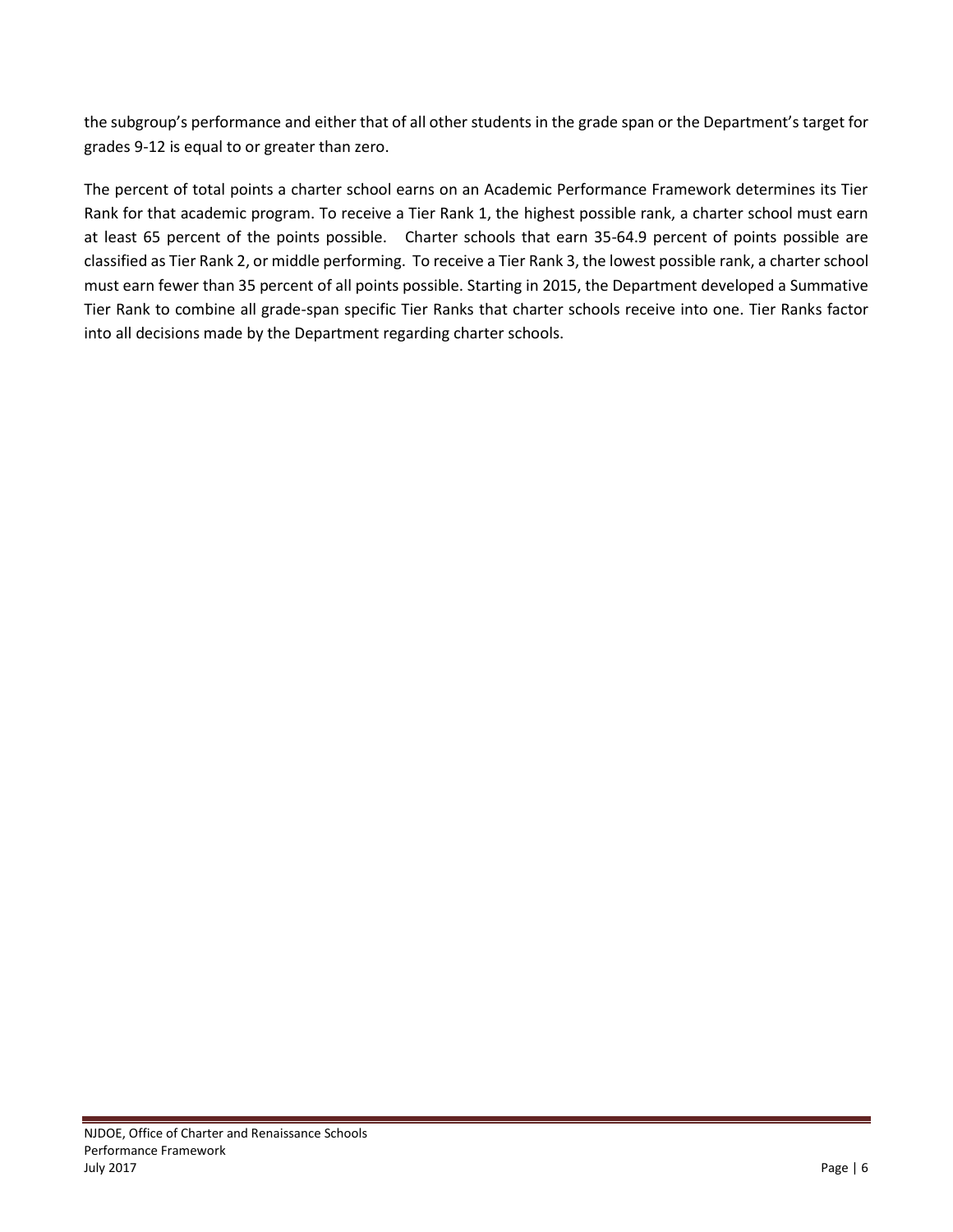## <span id="page-6-0"></span>**Academic Performance Framework for Elementary Grades 3-5**

#### *Categories and Metrics*

- 1. Student Growth
	- a. Growth score of all students (English language arts (ELA)/math)
	- c. Growth score of students who scored at or below Partially Met Expectations (i.e., Level 1 or 2) in the previous year (ELA/math)
	- e. Growth score of students who scored at Approached Expectations (i.e., Level 3) in the previous year (ELA/math)
	- g. Growth score of students who scored at Exceeded Expectations (i.e., Level 5) in the previous year (ELA/math)
- 2. Achievement
	- a. Percent that met or exceeded expectations (Proficiency Rate) (ELA/math)
	- c. Proficiency rate of students enrolled in the same school for at least two years (ELA/math)
	- e. Proficiency rate of students with disabilities (SWD) (ELA/math)
	- g. Proficiency rate of English language learners (ELL) (ELA/math)
	- i. Proficiency rate of economically disadvantaged students (ELA/math)
	- k. Performance index (ELA/math)
- 3. Leading Indicators
	- a. Rate of chronic absenteeism
- 4. Closing Gaps
	- a. Growth score of SWD compared to that of all other students (ELA/math)
	- c. Growth score of ELL compared to that of all other students (ELA/math)
	- e. Growth score of economically disadvantaged students compared to that of all other students (ELA/math)
	- g. Growth score of African-American students compared to that of all other students (ELA/math)
	- i. Growth score of Hispanic students compared to that of all other students (ELA/math)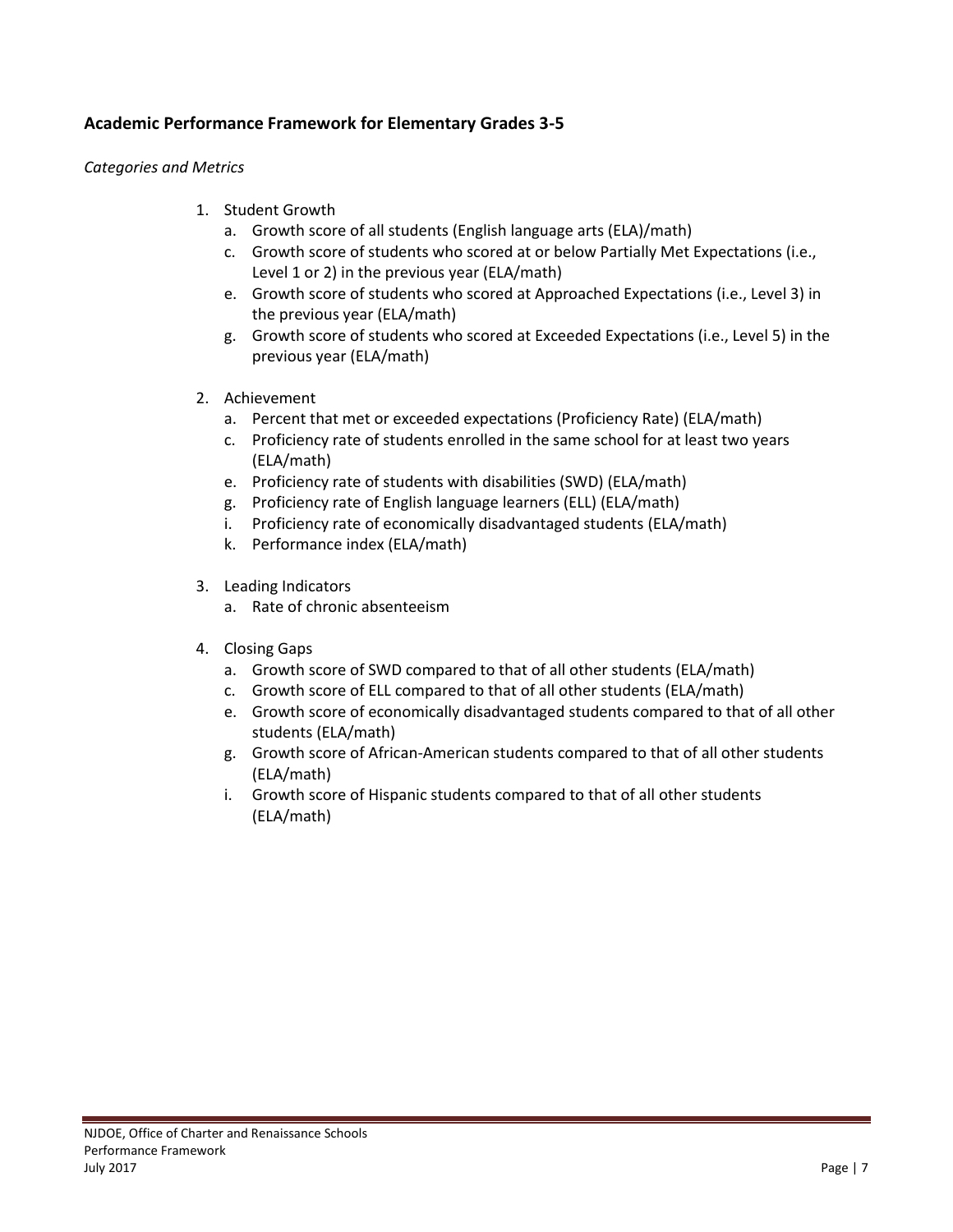## **Academic Performance Framework for Elementary Grades 3-5**

| 1. Student Growth (How much progress did students in grades 3-5 at this school make relative to their peers?) |
|---------------------------------------------------------------------------------------------------------------|
|---------------------------------------------------------------------------------------------------------------|

| <b>Metric</b>                                                                                    | <b>Criteria and Rating</b>                          |
|--------------------------------------------------------------------------------------------------|-----------------------------------------------------|
|                                                                                                  | <b>High Performing</b>                              |
|                                                                                                  | • The school earns 65% or more of points possible   |
| 1a. & 1b. Growth score of all students (ELA/math)                                                | <b>Middle Performing</b>                            |
|                                                                                                  | • The school earns 35-64.9% of points possible      |
|                                                                                                  | <b>Low Performing</b>                               |
|                                                                                                  | • The school earns less than 35% of points possible |
| 1c. & 1d. Growth score of students who scored at<br>Level 1 or 2 in the previous year (ELA/math) | <b>High Performing</b>                              |
|                                                                                                  | • The school earns 65% or more of points possible   |
|                                                                                                  | <b>Middle Performing</b>                            |
|                                                                                                  | • The school earns 35-64.9% of points possible      |
|                                                                                                  | <b>Low Performing</b>                               |
|                                                                                                  | The school earns less than 35% of points possible   |
| 1e. & 1f. Growth score of students who scored at<br>Level 3 in the previous year (ELA/math)      | <b>High Performing</b>                              |
|                                                                                                  | • The school earns 65% or more of points possible   |
|                                                                                                  | <b>Middle Performing</b>                            |
|                                                                                                  | • The school earns 35-64.9% of points possible      |
|                                                                                                  | <b>Low Performing</b>                               |
|                                                                                                  | The school earns less than 35% of points possible   |
|                                                                                                  | <b>High Performing</b>                              |
| 1g. & 1h. Growth score of students who scored at                                                 | • The school earns 65% or more of points possible   |
|                                                                                                  | <b>Middle Performing</b>                            |
| Level 5 in the previous year (ELA/math)                                                          | • The school earns 35-64.9% of points possible      |
|                                                                                                  | <b>Low Performing</b>                               |
|                                                                                                  | The school earns less than 35% of points possible   |

2. *Achievement* (How many students in grades 3-5 met or exceeded grade level expectations? How was student performance in grades 3-5 overall?)

| <b>Metric</b>                                                                                           | <b>Criteria and Rating</b>                                                                                                                                                                                                              |
|---------------------------------------------------------------------------------------------------------|-----------------------------------------------------------------------------------------------------------------------------------------------------------------------------------------------------------------------------------------|
| 2a. & 2b. Proficiency rate (ELA/math)                                                                   | <b>High Performing</b><br>• The school earns 65% or more of points possible<br><b>Middle Performing</b><br>• The school earns 35-64.9% of points possible<br><b>Low Performing</b><br>The school earns less than 35% of points possible |
| 2c. & 2d. Proficiency rate of students enrolled in the<br>same school for at least two years (ELA/math) | <b>High Performing</b><br>• The school earns 65% or more of points possible<br><b>Middle Performing</b><br>• The school earns 35-64.9% of points possible<br><b>Low Performing</b><br>The school earns less than 35% of points possible |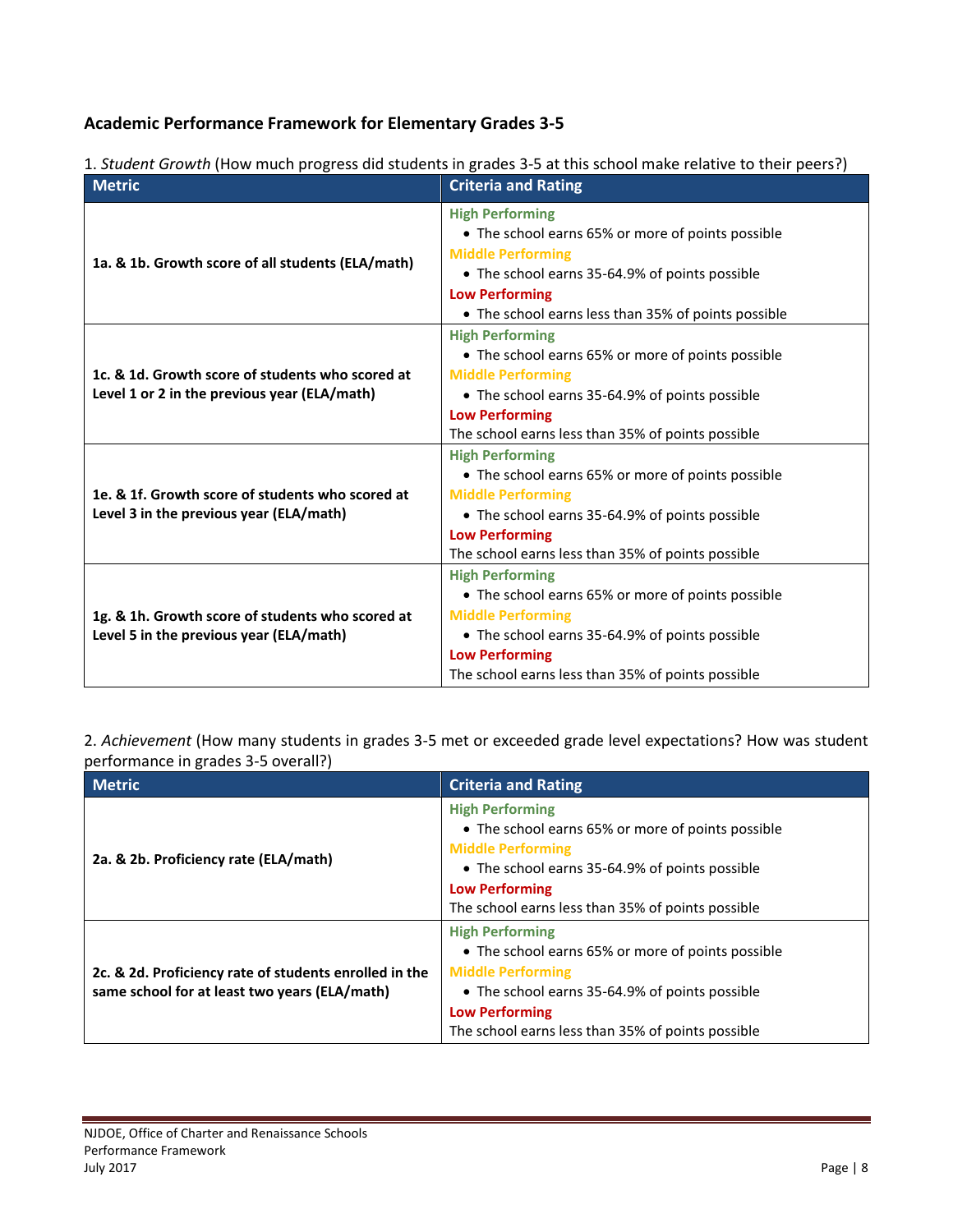| <b>Metric</b>                                                                   | <b>CRITERIA AND RATING</b>                                                                                                                                                                                                              |
|---------------------------------------------------------------------------------|-----------------------------------------------------------------------------------------------------------------------------------------------------------------------------------------------------------------------------------------|
| 2e. & 2f. Proficiency rate of SWD (ELA/math)                                    | <b>High Performing</b><br>• The school earns 65% or more of points possible<br><b>Middle Performing</b><br>• The school earns 35-64.9% of points possible<br><b>Low Performing</b><br>The school earns less than 35% of points possible |
| 2g. & 2h. Proficiency rate of ELL (ELA/math)                                    | <b>High Performing</b><br>• The school earns 65% or more of points possible<br><b>Middle Performing</b><br>• The school earns 35-64.9% of points possible<br><b>Low Performing</b><br>The school earns less than 35% of points possible |
| 2i. & 2j. Proficiency rate of economically<br>disadvantaged students (ELA/math) | <b>High Performing</b><br>• The school earns 65% or more of points possible<br><b>Middle Performing</b><br>• The school earns 35-64.9% of points possible<br><b>Low Performing</b><br>The school earns less than 35% of points possible |
| 2k. & 2l. Performance index (ELA/math)                                          | <b>High Performing</b><br>• The school earns 65% or more of points possible<br><b>Middle Performing</b><br>• The school earns 35-64.9% of points possible<br><b>Low Performing</b><br>The school earns less than 35% of points possible |

3. *Leading Indicators* (Is the school preparing students in grades 3-5 for future success?)

| <b>Metric</b>                | <b>Criteria and Rating</b>                                                                                                                                                                                                              |
|------------------------------|-----------------------------------------------------------------------------------------------------------------------------------------------------------------------------------------------------------------------------------------|
| 3a. Chronic absenteeism rate | <b>High Performing</b><br>• The school earns 65% or more of points possible<br><b>Middle Performing</b><br>• The school earns 35-64.9% of points possible<br><b>Low Performing</b><br>The school earns less than 35% of points possible |

4. *Closing Gaps* (Are traditionally underserved groups in grades 3-5 at the school progressing at the same rate as all others?)

| <b>Metric</b>                                                                      | <b>Criteria and Rating</b>                                                                                                                                                      |
|------------------------------------------------------------------------------------|---------------------------------------------------------------------------------------------------------------------------------------------------------------------------------|
| 4a. & 4b. Growth score of SWD compared to that of<br>all other students (ELA/math) | Schools may earn one additional bonus point when the<br>difference between the growth score of the subgroup and that<br>of all other students is greater than or equal to zero. |
| 4c. & 4d. Growth score of ELL compared to that of<br>all other students (ELA/math) | Schools may earn one additional bonus point when the difference<br>between the growth score of the subgroup and that of all other<br>students is greater than or equal to zero. |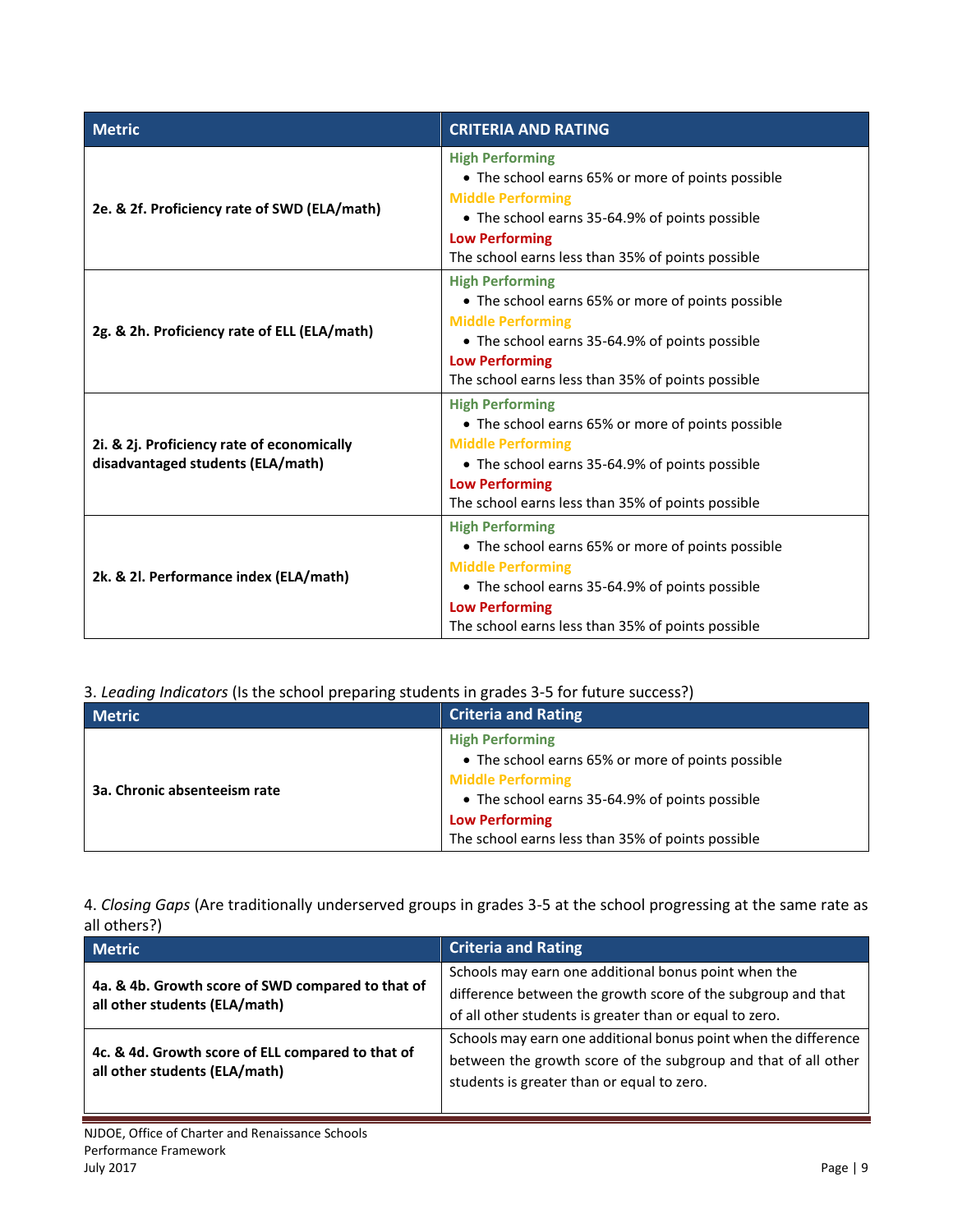<span id="page-9-0"></span>

| <b>Metric</b>                                                                                    | <b>Criteria and Rating</b>                                                                                                                                                      |
|--------------------------------------------------------------------------------------------------|---------------------------------------------------------------------------------------------------------------------------------------------------------------------------------|
| 4e. & 4f. Growth score of economically                                                           | Schools may earn one additional bonus point when the difference                                                                                                                 |
| disadvantaged students compared to that of all                                                   | between the growth score of the subgroup and that of all other                                                                                                                  |
| other students (ELA/math)                                                                        | students is greater than or equal to zero.                                                                                                                                      |
| 4g. & 4h. Growth score of African-American                                                       | Schools may earn one additional bonus point when the difference                                                                                                                 |
| students compared to that of all other students                                                  | between the growth score of the subgroup and that of all other                                                                                                                  |
| (ELA/math)                                                                                       | students is greater than or equal to zero.                                                                                                                                      |
| 4i. & 4j. Growth score of Hispanic students<br>compared to that of all other students (ELA/math) | Schools may earn one additional bonus point when the difference<br>between the growth score of the subgroup and that of all other<br>students is greater than or equal to zero. |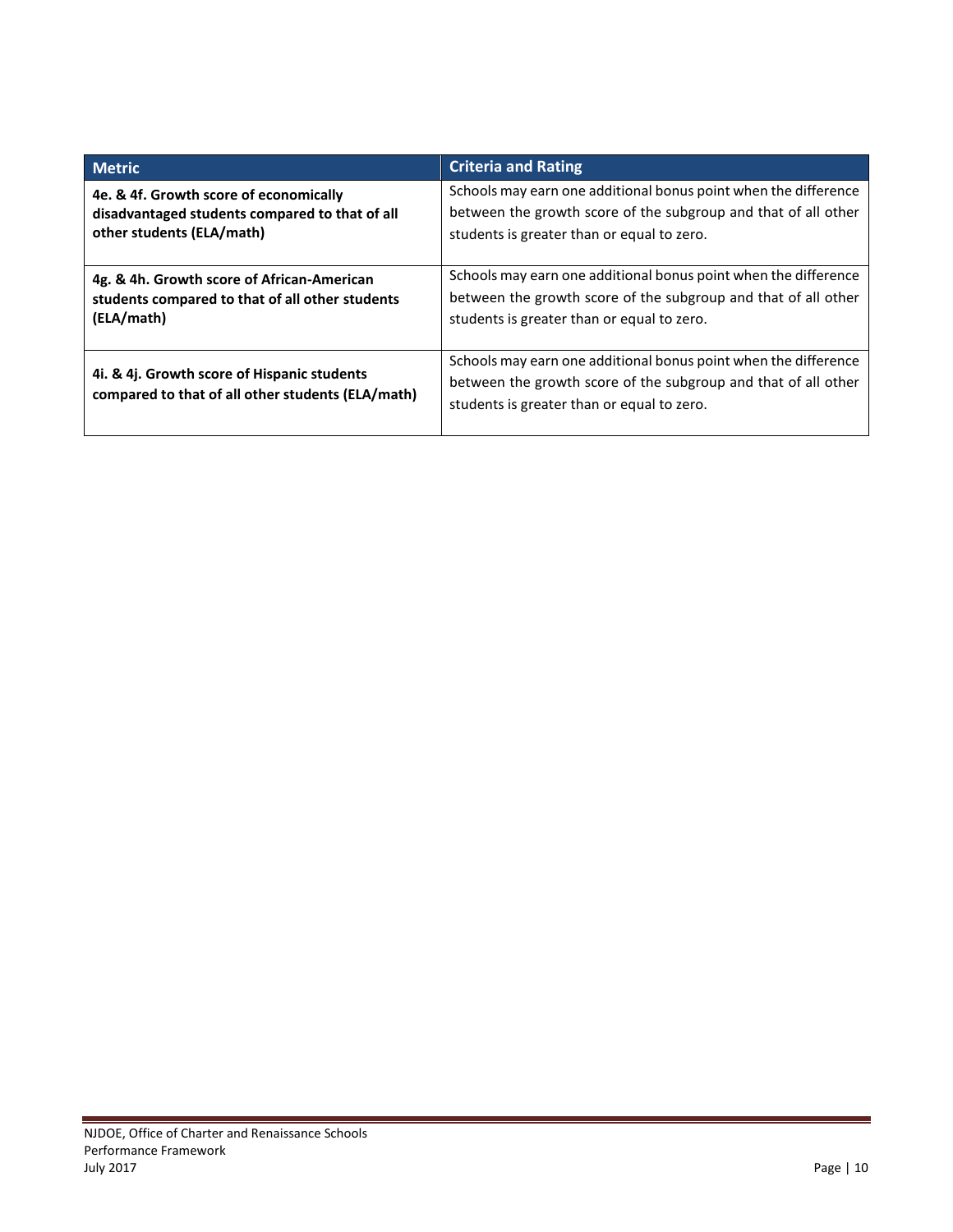## **Academic Performance Framework for Middle Grades 6-8**

*Categories and Metrics*

- 1. Student Growth
	- a. Growth score of all students (English language arts (ELA)/math)
	- c. Growth score of students who scored at or below Partially Met Expectations (i.e., Level 1 or 2) in the previous year (ELA/math)
	- e. Growth score of students who scored at Approached Expectations (i.e., Level 3) in the previous year (ELA/math)
	- g. Growth score of students who scored at Exceeded Expectations (i.e., Level 5) in the previous year (ELA/math)
- 2. Achievement
	- a. Percent that met or exceeded expectations (Proficiency Rate) (ELA/math)
	- c. Proficiency rate of students enrolled in the same school for at least two years (ELA/math)
	- e. Proficiency rate of students with disabilities (SWD) (ELA/math)
	- g. Proficiency rate of English language learners (ELL) (ELA/math)
	- i. Proficiency rate of economically disadvantaged students (ELA/math)
	- k. Performance index (ELA/math)
- 3. Leading Indicators
	- a. Chronic absenteeism rate
	- b. Participation rate on the Algebra 1 or Geometry PARCC test
	- c. Proficiency rate on the Algebra 1 or Geometry PARCC test
- 4. Closing Gaps
	- a. Growth score of SWD compared to that of all other students (ELA/math)
	- c. Growth score of ELL compared to that of all other students (ELA/math)
	- e. Growth score of economically disadvantaged students compared to that of all other students (ELA/math)
	- g. Growth score of African-American students compared to that of all other students (ELA/math)
	- i. Growth score of Hispanic students compared to that of all other students (ELA/math)
	- k. Participation rate on the Algebra 1 or Geometry PARCC test of SWD compared to that of all other students
	- l. Participation rate on the Algebra 1 or Geometry PARCC test of ELL compared to that of all other students
	- m. Participation rate on the Algebra 1 or Geometry PARCC test of economically disadvantaged students compared to that of all other students
	- n. Participation rate on the Algebra 1 or Geometry PARCC test of African-American students compared to that of all other students
	- o. Participation rate on the Algebra 1 or Geometry PARCC test of Hispanic students compared to that of all other students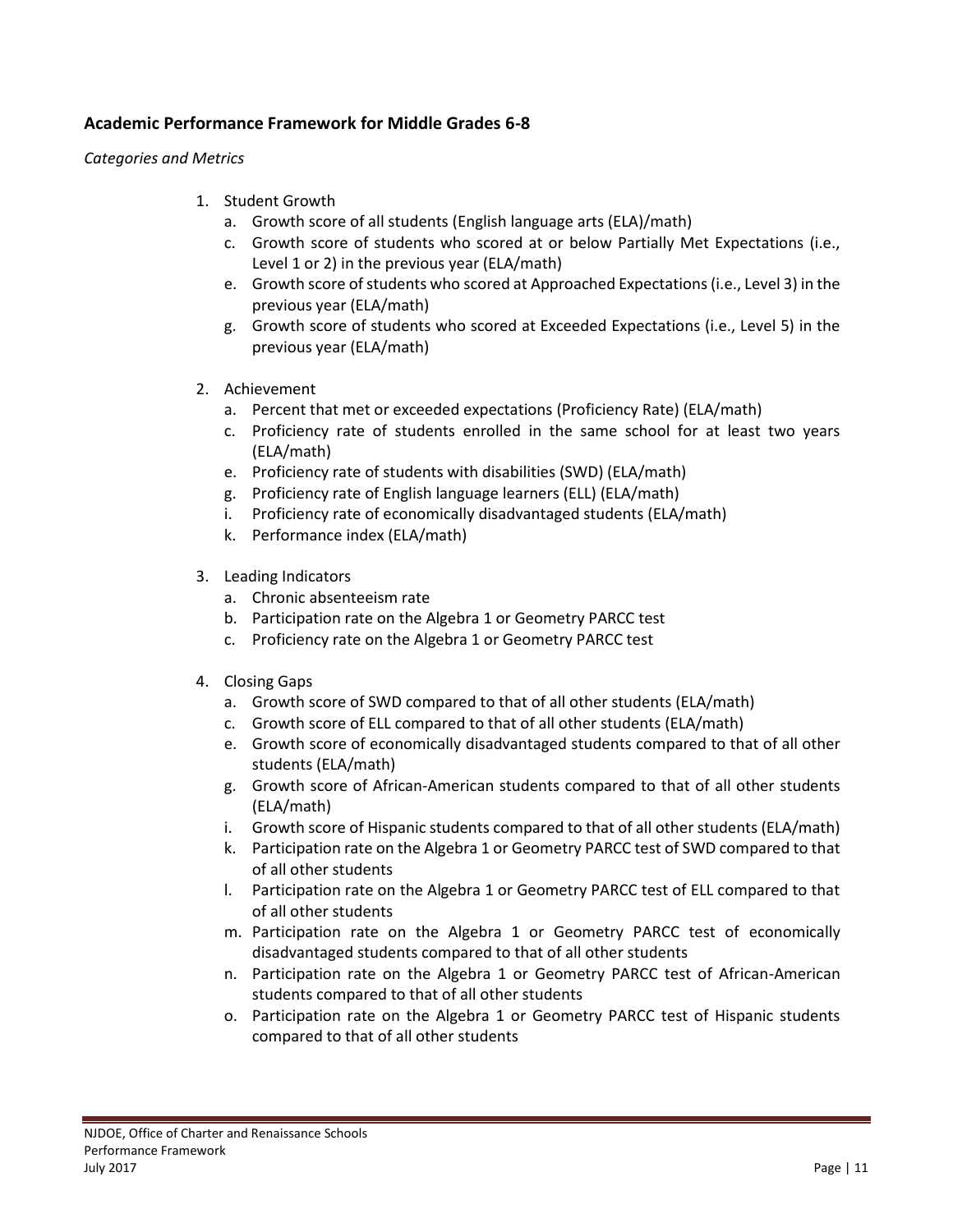## **Academic Performance Framework for Middle Grades 6-8**

| <b>Metric</b>                                                                                    | <b>Criteria and Rating</b>                          |
|--------------------------------------------------------------------------------------------------|-----------------------------------------------------|
|                                                                                                  | <b>High Performing</b>                              |
|                                                                                                  | • The school earns 65% or more of points possible   |
| 1a. & 1b. Growth score of all students (ELA/math)                                                | <b>Middle Performing</b>                            |
|                                                                                                  | • The school earns 35-64.9% of points possible      |
|                                                                                                  | <b>Low Performing</b>                               |
|                                                                                                  | • The school earns less than 35% of points possible |
|                                                                                                  | <b>High Performing</b>                              |
|                                                                                                  | • The school earns 65% or more of points possible   |
| 1c. & 1d. Growth score of students who scored at<br>Level 1 or 2 in the previous year (ELA/math) | <b>Middle Performing</b>                            |
|                                                                                                  | • The school earns 35-64.9% of points possible      |
|                                                                                                  | <b>Low Performing</b>                               |
|                                                                                                  | The school earns less than 35% of points possible   |
|                                                                                                  | <b>High Performing</b>                              |
| 1e. & 1f. Growth score of students who scored at<br>Level 3 in the previous year (ELA/math)      | • The school earns 65% or more of points possible   |
|                                                                                                  | <b>Middle Performing</b>                            |
|                                                                                                  | • The school earns 35-64.9% of points possible      |
|                                                                                                  | <b>Low Performing</b>                               |
|                                                                                                  | The school earns less than 35% of points possible   |
|                                                                                                  | <b>High Performing</b>                              |
|                                                                                                  | • The school earns 65% or more of points possible   |
| 1g. & 1h. Growth score of students who scored at                                                 | <b>Middle Performing</b>                            |
| Level 5 in the previous year (ELA/math)                                                          | • The school earns 35-64.9% of points possible      |
|                                                                                                  | <b>Low Performing</b>                               |
|                                                                                                  | The school earns less than 35% of points possible   |

1. *Student Growth* (How much progress did students in grades 6-8 at this school make relative to their peers?)

2*. Achievement* (How many students in grades 6-8 met or exceeded grade level expectations? How was student performance in grades 6-8 overall?)

| <b>Metric</b>                                                                                           | <b>Criteria and Rating</b>                                                                                                                                                                                                              |
|---------------------------------------------------------------------------------------------------------|-----------------------------------------------------------------------------------------------------------------------------------------------------------------------------------------------------------------------------------------|
| 2a. & 2b. Proficiency rate (ELA/math)                                                                   | <b>High Performing</b><br>• The school earns 65% or more of points possible<br><b>Middle Performing</b><br>• The school earns 35-64.9% of points possible<br><b>Low Performing</b><br>The school earns less than 35% of points possible |
| 2c. & 2d. Proficiency rate of students enrolled in the<br>same school for at least two years (ELA/math) | <b>High Performing</b><br>• The school earns 65% or more of points possible<br><b>Middle Performing</b><br>• The school earns 35-64.9% of points possible<br><b>Low Performing</b><br>The school earns less than 35% of points possible |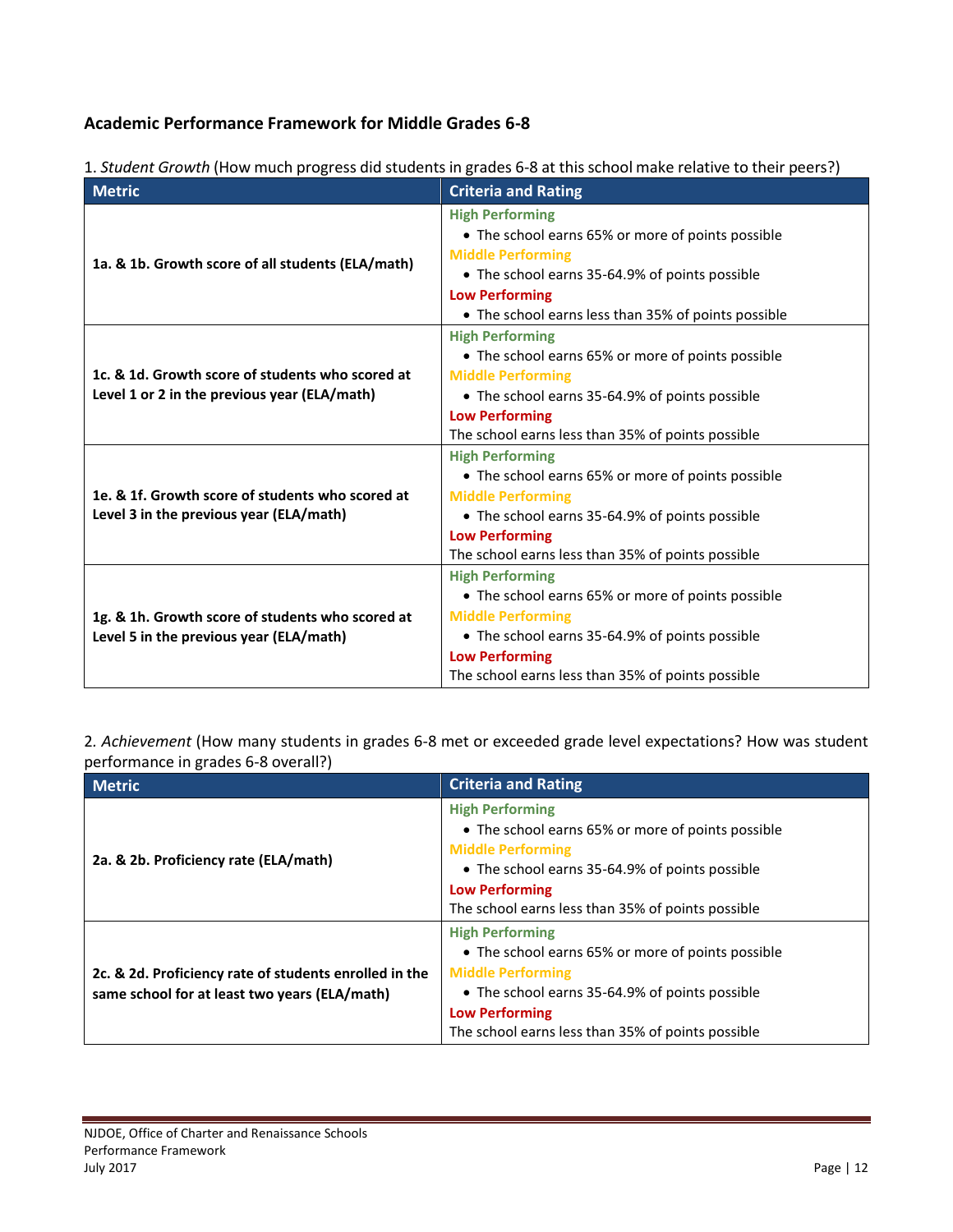| <b>Metric</b>                                                                   | <b>Criteria and Rating</b>                                                                                                                                                                                                              |
|---------------------------------------------------------------------------------|-----------------------------------------------------------------------------------------------------------------------------------------------------------------------------------------------------------------------------------------|
| 2e. & 2f. Proficiency rate of SWD (ELA/math)                                    | <b>High Performing</b><br>• The school earns 65% or more of points possible<br><b>Middle Performing</b><br>• The school earns 35-64.9% of points possible<br><b>Low Performing</b><br>The school earns less than 35% of points possible |
| 2g. & 2h. Proficiency rate of ELL (ELA/math)                                    | <b>High Performing</b><br>• The school earns 65% or more of points possible<br><b>Middle Performing</b><br>• The school earns 35-64.9% of points possible<br><b>Low Performing</b><br>The school earns less than 35% of points possible |
| 2i. & 2j. Proficiency rate of economically<br>disadvantaged students (ELA/math) | <b>High Performing</b><br>• The school earns 65% or more of points possible<br><b>Middle Performing</b><br>• The school earns 35-64.9% of points possible<br><b>Low Performing</b><br>The school earns less than 35% of points possible |
| 2k. & 2l. Performance index (ELA/math)                                          | <b>High Performing</b><br>• The school earns 65% or more of points possible<br><b>Middle Performing</b><br>• The school earns 35-64.9% of points possible<br><b>Low Performing</b><br>The school earns less than 35% of points possible |

3. *Leading Indicators* (Is the school preparing students in grades 6-8 for future success?)

| <b>Metric</b>                                                            | <b>Criteria and Rating</b>                                                                                                                                                                                                              |
|--------------------------------------------------------------------------|-----------------------------------------------------------------------------------------------------------------------------------------------------------------------------------------------------------------------------------------|
| 3a. Chronic absenteeism rate                                             | <b>High Performing</b><br>• The school earns 65% or more of points possible<br><b>Middle Performing</b><br>• The school earns 35-64.9% of points possible<br><b>Low Performing</b>                                                      |
|                                                                          | The school earns less than 35% of points possible                                                                                                                                                                                       |
| 3b. Participation rate on the Algebra I or Geometry<br><b>PARCC test</b> | <b>High Performing</b><br>• The school earns 65% or more of points possible<br><b>Middle Performing</b><br>• The school earns 35-64.9% of points possible<br><b>Low Performing</b><br>The school earns less than 35% of points possible |
| 3c. Proficiency rate on the Algebra I or Geometry<br><b>PARCC test</b>   | <b>High Performing</b><br>• The school earns 65% or more of points possible<br><b>Middle Performing</b><br>• The school earns 35-64.9% of points possible<br><b>Low Performing</b><br>The school earns less than 35% of points possible |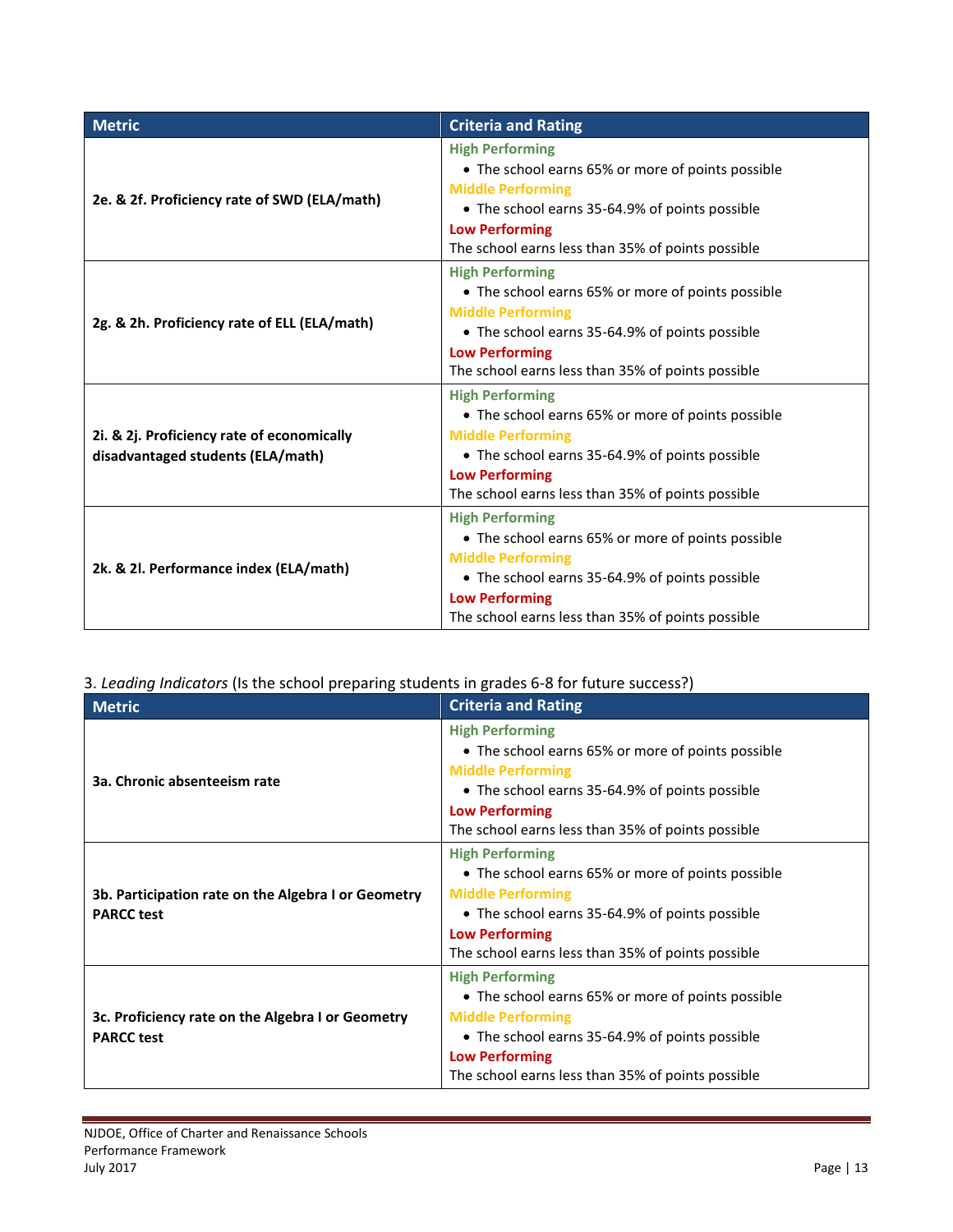4. *Closing Gaps* (Are traditionally underserved groups in grades 6-8 at the school progressing at the same rate as all others?)

| Metric                                                                                                   | <b>Criteria and Rating</b>                                                                                   |
|----------------------------------------------------------------------------------------------------------|--------------------------------------------------------------------------------------------------------------|
| 4a. & 4b. Growth score of SWD compared to that of<br>all other students (ELA/math)                       | Schools may earn one additional bonus point when the                                                         |
|                                                                                                          | difference between the growth score of the subgroup and that                                                 |
|                                                                                                          | of all other students is greater than or equal to zero.                                                      |
|                                                                                                          | Schools may earn one additional bonus point when the difference                                              |
| 4c. & 4d. Growth score of ELL compared to that of                                                        | between the growth score of the subgroup and that of all other                                               |
| all other students (ELA/math)                                                                            | students is greater than or equal to zero.                                                                   |
| 4e. & 4f. Growth score of economically                                                                   | Schools may earn one additional bonus point when the difference                                              |
| disadvantaged students compared to that of all                                                           | between the growth score of the subgroup and that of all other                                               |
| other students (ELA/math)                                                                                | students is greater than or equal to zero.                                                                   |
| 4g. & 4h. Growth score of African-American                                                               | Schools may earn one additional bonus point when the difference                                              |
| students compared to that of all other students                                                          | between the growth score of the subgroup and that of all other                                               |
| (ELA/math)                                                                                               | students is greater than or equal to zero.                                                                   |
|                                                                                                          | Schools may earn one additional bonus point when the difference                                              |
| 4i. & 4j. Growth score of Hispanic students                                                              | between the growth score of the subgroup and that of all other                                               |
| compared to that of all other students (ELA/math)                                                        | students is greater than or equal to zero.                                                                   |
| 4k. Participation rate on the Algebra 1 or Geometry                                                      | Schools may earn one additional bonus point when the difference                                              |
| PARCC test of SWD compared to that of all other                                                          | between the growth score of the subgroup and that of all other                                               |
| students                                                                                                 | students is greater than or equal to zero.                                                                   |
| 4l. Participation rate on the Algebra 1 or Geometry                                                      | Schools may earn one additional bonus point when the difference                                              |
| PARCC test of ELL compared to that of all other                                                          | between the growth score of the subgroup and that of all other                                               |
| students                                                                                                 | students is greater than or equal to zero.                                                                   |
|                                                                                                          | Schools may earn one additional bonus point when the difference                                              |
| 4m. Participation rate on the Algebra 1 or Geometry<br>PARCC test of economically disadvantaged students | between the growth score of the subgroup and that of all other                                               |
| compared to that of all other students                                                                   | students is greater than or equal to zero.                                                                   |
|                                                                                                          | Schools may earn one additional bonus point when the difference                                              |
| 4n. Participation rate on the Algebra 1 or Geometry                                                      | between the growth score of the subgroup and that of all other                                               |
| <b>PARCC test of African-American students compared</b><br>to that of all other students                 | students is greater than or equal to zero.                                                                   |
|                                                                                                          |                                                                                                              |
| 4o. Participation rate on the Algebra 1 or Geometry                                                      | Schools may earn one additional bonus point when the difference                                              |
| PARCC test of Hispanic students compared to that of                                                      | between the growth score of the subgroup and that of all other<br>students is greater than or equal to zero. |
| all other students                                                                                       |                                                                                                              |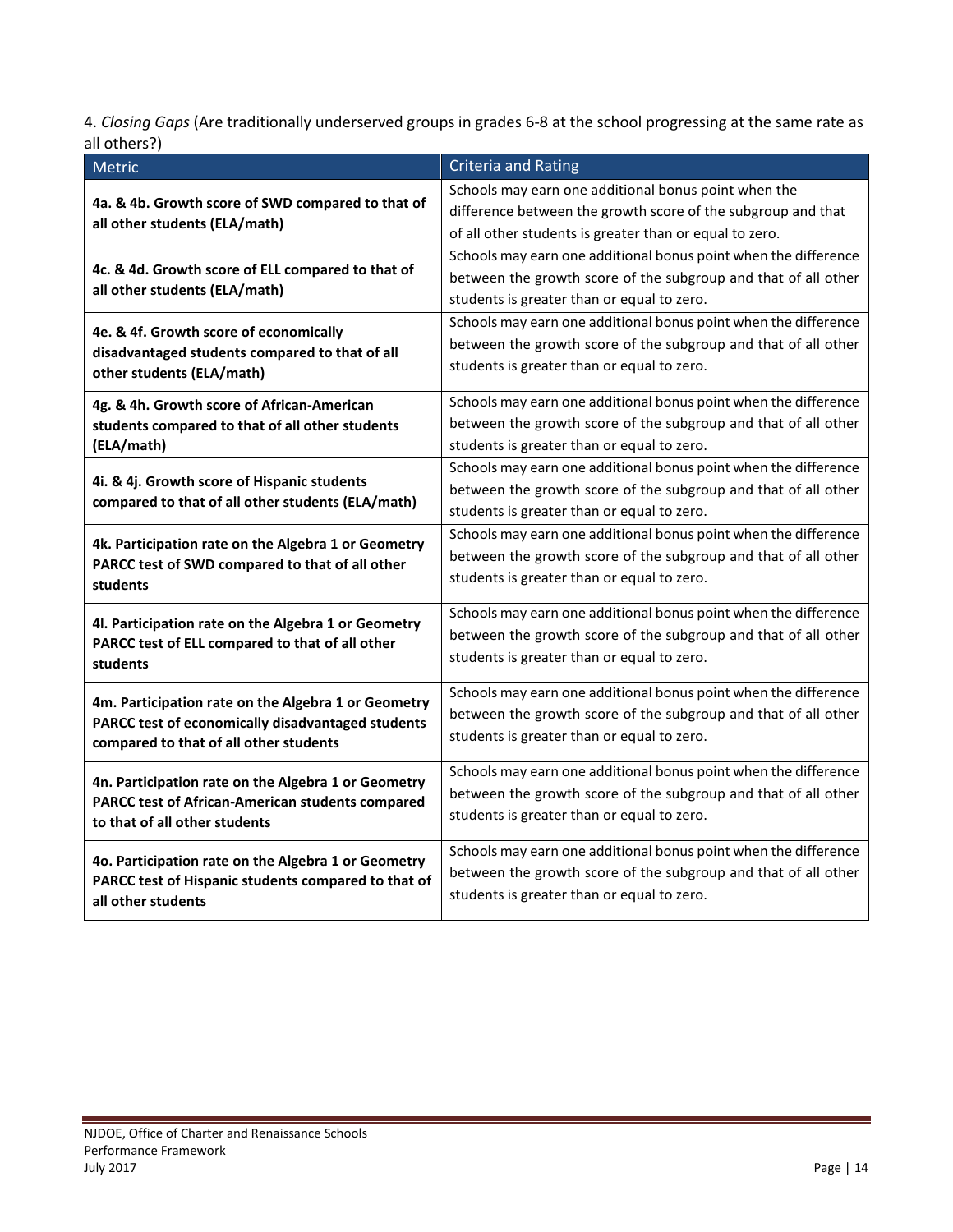## <span id="page-14-0"></span>**Academic Performance Framework for High School Grades 9-12**

#### *Categories and Metrics*

- 1. Graduation
	- a. Four-year graduation rate
- 2. Achievement
	- a. Percent that met or exceeded expectations (Proficiency Rate) (English language arts (ELA)/math)
	- c. Proficiency rate of students enrolled in the same school for at least two years (ELA/math)
	- e. Proficiency rate of students with disabilities (SWD) (ELA/math)
	- g. Proficiency rate of English language learners (ELL) (ELA/math)
	- i. Proficiency rate of economically disadvantaged students (ELA/math)
	- k. Performance index (ELA/math)
- 3. Leading Indicators
	- a. Chronic absenteeism rate
	- b. Percent of 9<sup>th</sup>-11<sup>th</sup> graders that has met the graduation assessment requirement on PARCC (ELA/math)
	- d. PSAT or PLAN participation rate among  $10^{th}$  and  $11^{th}$  graders
	- e. SAT or ACT participation rate among  $12<sup>th</sup>$  graders
	- f. Percent of  $12<sup>th</sup>$  graders that met the college-ready benchmark on the SAT
	- g. Percent of  $11<sup>th</sup>$  or  $12<sup>th</sup>$  graders who took at least one AP test in English, math, science or social studies
	- h. Percent of AP test scores >=3 in English, math, science or social studies
	- i. Dual enrollment course participation rate
	- j. Career and Technical Education program participation rate
	- k. Post-graduation enrollment rate 16 months after graduation
- 4. Closing Gaps
	- a. Graduation rate of SWD
	- b. Graduation rate of ELL
	- c. Graduation rate of economically disadvantaged students
	- d. Graduation rate of African-American students
	- e. Graduation rate of Hispanic students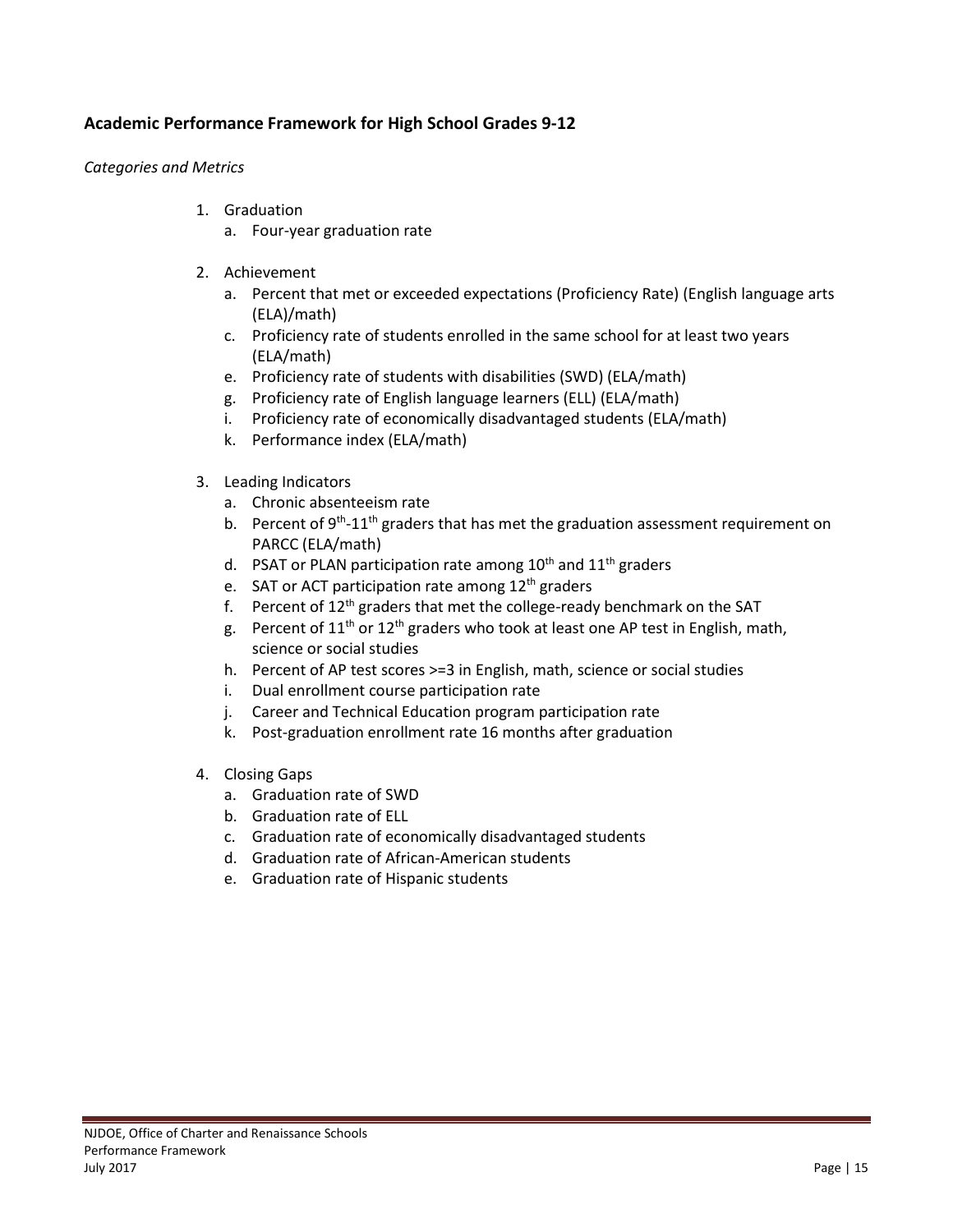## **Academic Performance Framework for High School Grades 9-12**

| 1. Cradadion (What proportion or schools gradadica artch roar years.)<br><b>Metric</b> | <b>Criteria and Rating</b>                          |
|----------------------------------------------------------------------------------------|-----------------------------------------------------|
| 1a. Four-year graduation rate                                                          | <b>High Performing</b>                              |
|                                                                                        | • The school earns 65% or more of points possible   |
|                                                                                        | <b>Middle Performing</b>                            |
|                                                                                        | • The school earns 35-64.9% of points possible      |
|                                                                                        | <b>Low Performing</b>                               |
|                                                                                        | • The school earns less than 35% of points possible |

1. *Graduation* (What proportion of seniors graduated after four years?)

2. *Achievement* (How many students in grades 9-12 met or exceeded grade level expectations? How was student performance in grades 9-12 overall?)

| <b>Metric</b>                                                                                           | <b>Criteria and Rating</b>                                                                                                                                                                                                              |
|---------------------------------------------------------------------------------------------------------|-----------------------------------------------------------------------------------------------------------------------------------------------------------------------------------------------------------------------------------------|
| 2a. & 2b. Proficiency rate (ELA/math)                                                                   | <b>High Performing</b><br>• The school earns 65% or more of points possible<br><b>Middle Performing</b><br>• The school earns 35-64.9% of points possible<br><b>Low Performing</b><br>The school earns less than 35% of points possible |
| 2c. & 2d. Proficiency rate of students enrolled in the<br>same school for at least two years (ELA/math) | <b>High Performing</b><br>• The school earns 65% or more of points possible<br><b>Middle Performing</b><br>• The school earns 35-64.9% of points possible<br><b>Low Performing</b><br>The school earns less than 35% of points possible |
| 2e. & 2f. Proficiency rate of SWD (ELA/math)                                                            | <b>High Performing</b><br>• The school earns 65% or more of points possible<br><b>Middle Performing</b><br>• The school earns 35-64.9% of points possible<br><b>Low Performing</b><br>The school earns less than 35% of points possible |
| 2g. & 2h. Proficiency rate of ELL (ELA/math)                                                            | <b>High Performing</b><br>• The school earns 65% or more of points possible<br><b>Middle Performing</b><br>• The school earns 35-64.9% of points possible<br><b>Low Performing</b><br>The school earns less than 35% of points possible |
| 2i. & 2j. Proficiency rate of economically<br>disadvantaged students (ELA/math)                         | <b>High Performing</b><br>• The school earns 65% or more of points possible<br><b>Middle Performing</b><br>• The school earns 35-64.9% of points possible<br><b>Low Performing</b><br>The school earns less than 35% of points possible |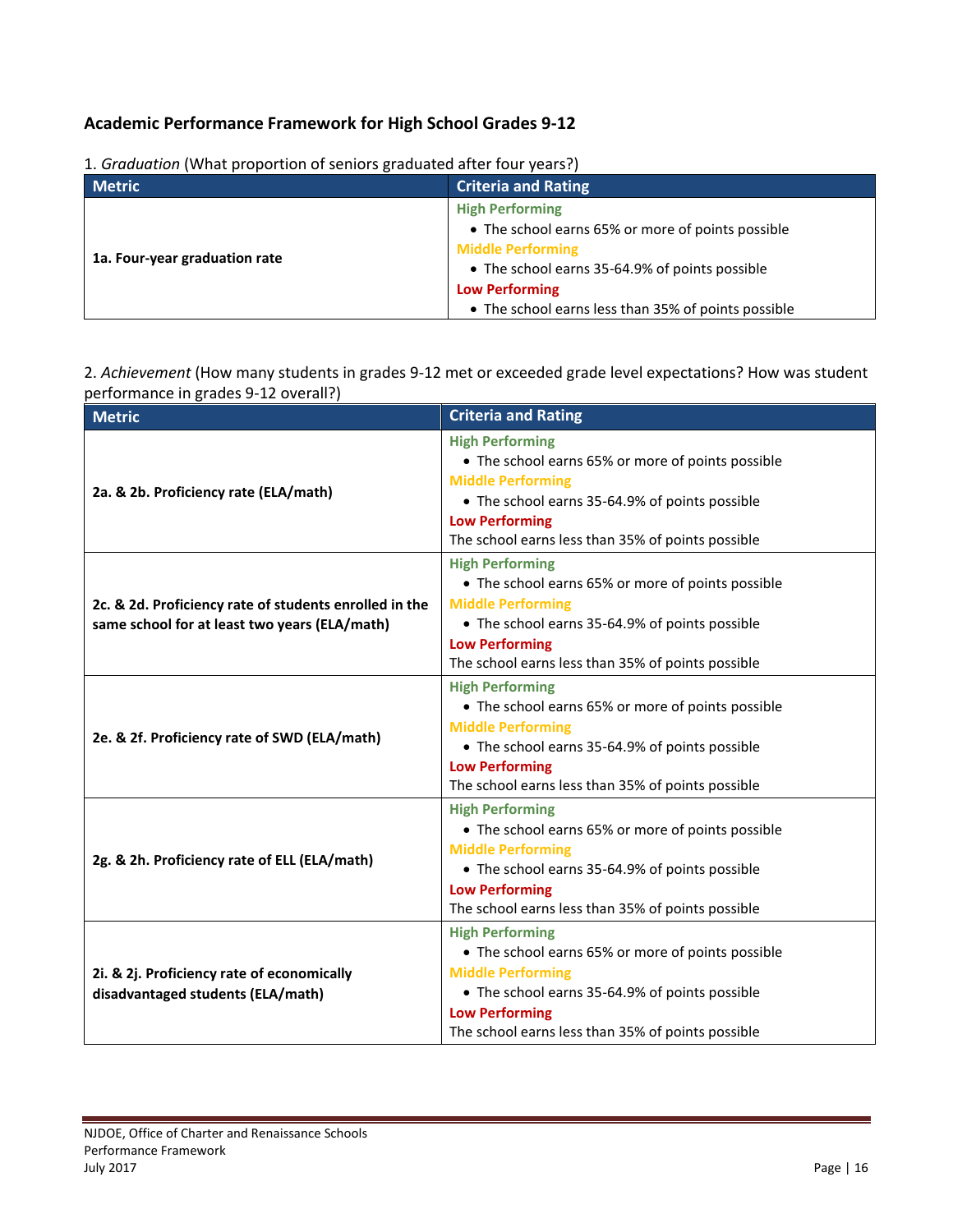| <b>Metric</b>                          | <b>Criteria and Rating</b>                                                                                                                                                                                                              |
|----------------------------------------|-----------------------------------------------------------------------------------------------------------------------------------------------------------------------------------------------------------------------------------------|
| 2k. & 2l. Performance index (ELA/math) | <b>High Performing</b><br>• The school earns 65% or more of points possible<br><b>Middle Performing</b><br>• The school earns 35-64.9% of points possible<br><b>Low Performing</b><br>The school earns less than 35% of points possible |

## 3. *Leading Indicators* (Is the school preparing students in grades 9-12 for future success?)

| <b>Metric</b>                                                                                                                               | <b>Criteria and Rating</b>                                                                                                                                                                                                              |
|---------------------------------------------------------------------------------------------------------------------------------------------|-----------------------------------------------------------------------------------------------------------------------------------------------------------------------------------------------------------------------------------------|
| 3a. Chronic absenteeism rate                                                                                                                | <b>High Performing</b><br>• The school earns 65% or more of points possible<br><b>Middle Performing</b><br>• The school earns 35-64.9% of points possible<br><b>Low Performing</b><br>The school earns less than 35% of points possible |
| 3b. & 3c. Percent of 9 <sup>th</sup> -11 <sup>th</sup> graders that has met the<br>graduation assessment requirement on PARCC<br>(ELA/math) | <b>High Performing</b><br>• The school earns 65% or more of points possible<br><b>Middle Performing</b><br>• The school earns 35-64.9% of points possible<br><b>Low Performing</b><br>The school earns less than 35% of points possible |
| 3d. PSAT or PLAN participation rate among 10 <sup>th</sup> and<br>11 <sup>th</sup> graders                                                  | <b>High Performing</b><br>• The school earns 65% or more of points possible<br><b>Middle Performing</b><br>• The school earns 35-64.9% of points possible<br><b>Low Performing</b><br>The school earns less than 35% of points possible |
| 3e. SAT or ACT participation rate among 12 <sup>th</sup> graders                                                                            | <b>High Performing</b><br>• The school earns 65% or more of points possible<br><b>Middle Performing</b><br>• The school earns 35-64.9% of points possible<br><b>Low Performing</b><br>The school earns less than 35% of points possible |
| 3f. Percent of 12 <sup>th</sup> graders that met the college-<br>ready benchmark on the SAT                                                 | <b>High Performing</b><br>• The school earns 65% or more of points possible<br><b>Middle Performing</b><br>• The school earns 35-64.9% of points possible<br><b>Low Performing</b><br>The school earns less than 35% of points possible |
| 3g. Percent of 11 <sup>th</sup> or 12 <sup>th</sup> graders who took at least<br>one AP test in English, math, science or social<br>studies | <b>High Performing</b><br>• The school earns 65% or more of points possible<br><b>Middle Performing</b><br>• The school earns 35-64.9% of points possible<br><b>Low Performing</b><br>The school earns less than 35% of points possible |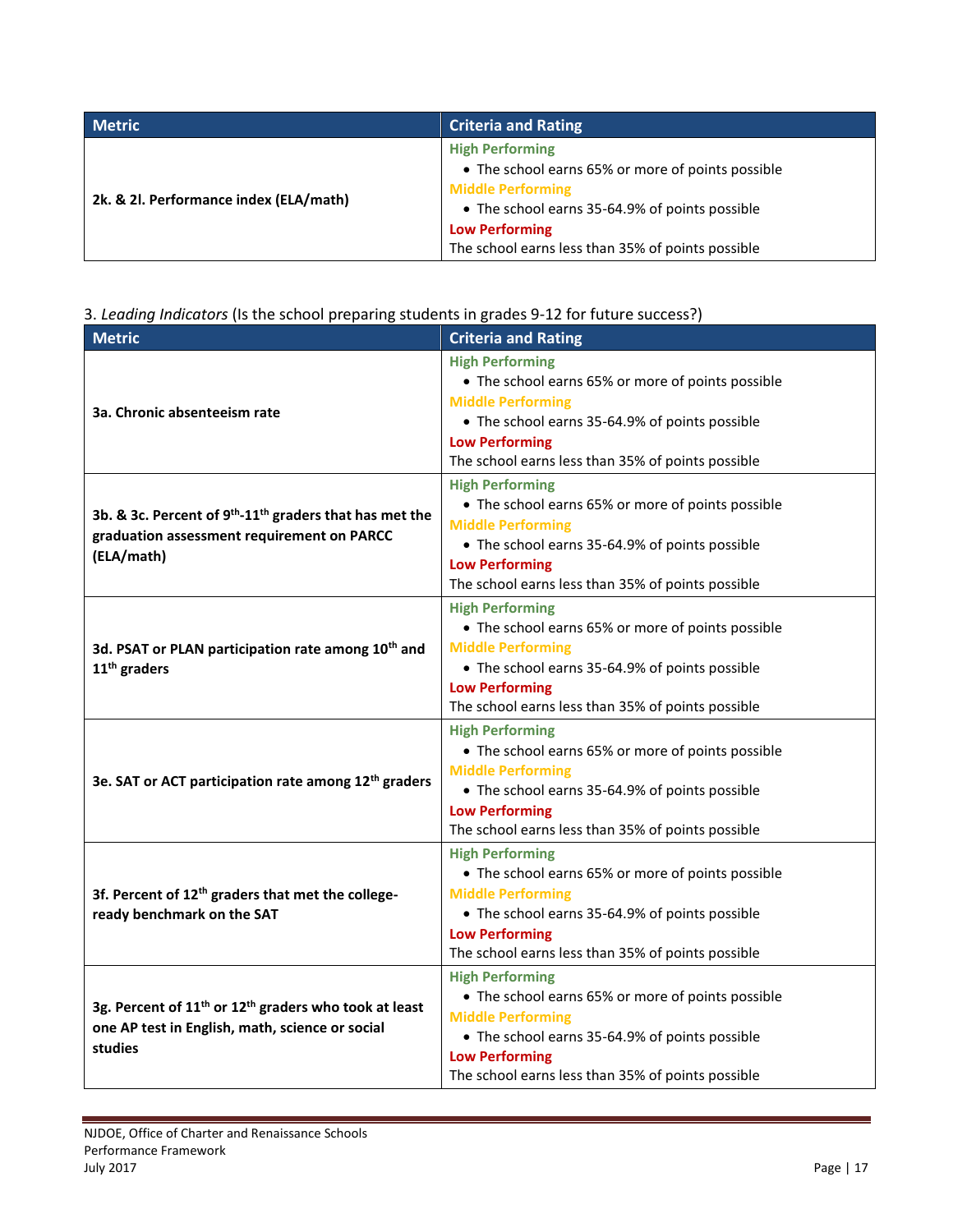| <b>Metric</b>                                                                   | <b>Criteria and Rating</b>                                                                                                                                                                                                              |
|---------------------------------------------------------------------------------|-----------------------------------------------------------------------------------------------------------------------------------------------------------------------------------------------------------------------------------------|
| 3h. Percent of AP test scores >=3 in English, math<br>science or social studies | <b>High Performing</b><br>• The school earns 65% or more of points possible<br><b>Middle Performing</b><br>• The school earns 35-64.9% of points possible<br><b>Low Performing</b><br>The school earns less than 35% of points possible |
| 3i. Dual enrollment course participation rate                                   | <b>High Performing</b><br>• The school earns 65% or more of points possible<br><b>Middle Performing</b><br>• The school earns 35-64.9% of points possible<br><b>Low Performing</b><br>The school earns less than 35% of points possible |
| 3j. Career and Technical Education program<br>participation rate                | <b>High Performing</b><br>• The school earns 65% or more of points possible<br><b>Middle Performing</b><br>• The school earns 35-64.9% of points possible<br><b>Low Performing</b><br>The school earns less than 35% of points possible |
| 3k. Post-graduation enrollment rate 16 months after<br>graduation               | <b>High Performing</b><br>• The school earns 65% or more of points possible<br><b>Middle Performing</b><br>• The school earns 35-64.9% of points possible<br><b>Low Performing</b><br>The school earns less than 35% of points possible |

4. *Closing Gaps* (Are traditionally underserved subgroups at the school hitting the OCRS graduation rate target of 85%?)

| <b>Metric</b>                                                | <b>Criteria and Rating</b>                                    |
|--------------------------------------------------------------|---------------------------------------------------------------|
| 4a. Graduation rate of SWD                                   | Schools may earn one additional bonus point when a subgroup's |
|                                                              | graduation rate is 85% or greater                             |
|                                                              | Schools may earn one additional bonus point when a subgroup's |
| 4b. Graduation rate of ELL                                   | graduation rate is 85% or greater                             |
| 4c Graduation rate of economically disadvantaged<br>students | Schools may earn one additional bonus point when a subgroup's |
|                                                              | graduation rate is 85% or greater                             |
| 4d. Graduation rate of African-American students             | Schools may earn one additional bonus point when a subgroup's |
|                                                              | graduation rate is 85% or greater                             |
| 4e. Graduation rate of Hispanic students                     | Schools may earn one additional bonus point when a subgroup's |
|                                                              | graduation rate is 85% or greater                             |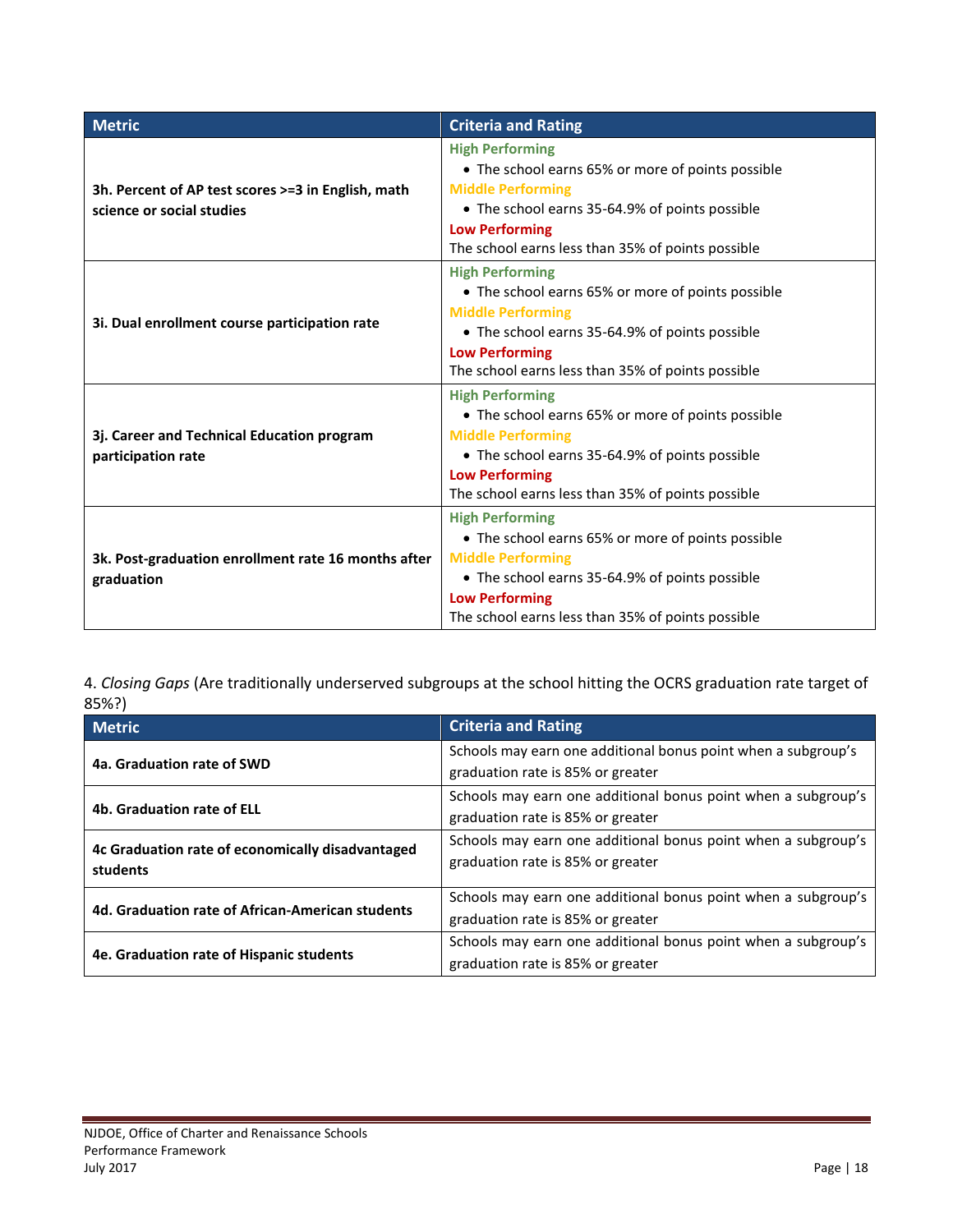#### <span id="page-18-0"></span>**Financial Performance Framework**

#### <span id="page-18-1"></span>**Overview**

The evaluation of a charter school's financial performance is guided by the following essential question:



The Financial Performance Framework gauges near-term financial health, longer term financial sustainability and fiscal-related compliance to address the question of a charter school's financial viability. The Financial Performance Framework is divided into three indicators and seven measures that the Department utilizes to evaluate a charter school's financial performance and determine whether or not a school is meeting standards.

#### <span id="page-18-2"></span>**Indicators and Measures**

- 1. Near Term Indicators
	- a. Current ratio (working capital ratio)
	- b. Unrestricted days cash on hand
	- c. Enrollment variance
	- d. Default on loans
- 2. Sustainability Indicators
	- a. Cash flow
	- b. Debt service to coverage ratio
- 3. Financial Compliance Indicators
	- a. Financial audit
	- b. Financial management and compliance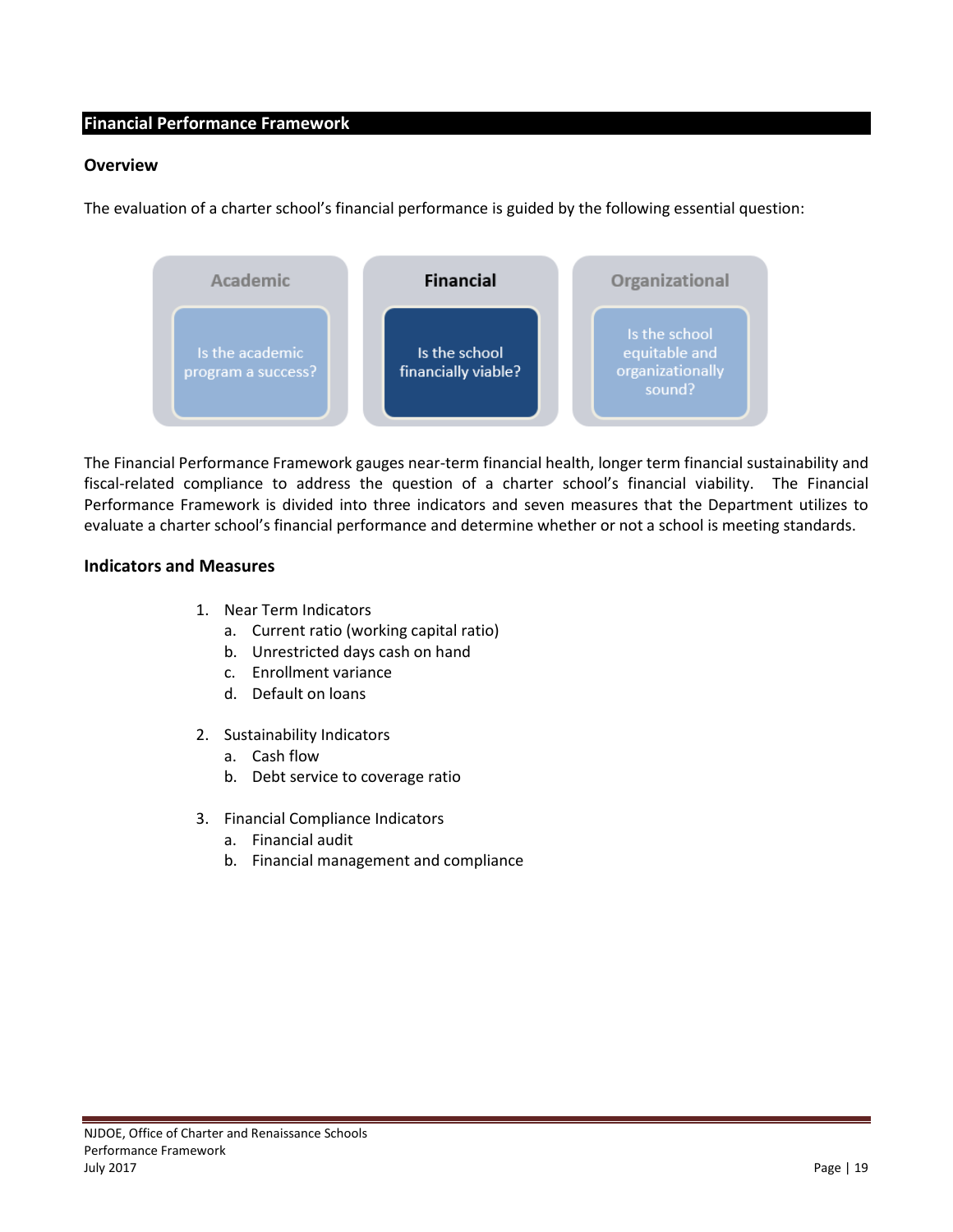## **Financial Performance Framework**

### *1. Near Term Indicators*

| <b>Measure</b>          | <b>Criteria and Rating</b>                                                                  |
|-------------------------|---------------------------------------------------------------------------------------------|
|                         | <b>Meets Standard</b>                                                                       |
|                         | • Current ratio is greater than 1.1 OR current ratio is between 1.0 and 1.1 and one-year    |
| 1a. Current ratio       | trend is positive (current year ratio is higher than last year's)                           |
| (working capital ratio) | • For schools in their first year of operations, the current ratio must be greater than 1.1 |
| Current assets divided  | <b>Does Not Meet Standard</b>                                                               |
| by current liabilities  | • Does not meet passing options                                                             |
|                         | <b>Falls Far Below Standard</b>                                                             |
|                         | • Current ratio is less than 0.9                                                            |
|                         | <b>Meets Standard</b>                                                                       |
| 1b. Unrestricted days   | • 60 days cash OR between 30 and 60 days cash and one-year trend is positive                |
| cash                    | • Schools in first and second years of operation must have a minimum of 30 days cash        |
| Unrestricted cash       | <b>Does Not Meet Standard</b>                                                               |
| divided by (total       | • Days cash and trend do not match passing options above                                    |
| expenses / 365)         | <b>Falls Far Below Standard</b>                                                             |
|                         | • Less than 10 days cash                                                                    |
|                         | <b>Meets Standard</b>                                                                       |
|                         | • Meets or exceeds planned enrollment in most recent year or actual enrollment equals or    |
| 1c. Enrollment          | exceeds 95% of planned enrollment in most recent year and equals or exceeds 95% over        |
| variance                | each of the last three years                                                                |
| Actual enrollment       | • For schools open less than three years, actual enrollment must equal or exceed 95% of     |
| divided by enrollment   | planned enrollment for each year of operation                                               |
| projection in board-    | <b>Does Not Meet Standard</b>                                                               |
| approved budget         | • Does not meet passing options                                                             |
|                         | <b>Falls Far Below Standard</b>                                                             |
|                         | • Actual enrollment was less than 85% of planned enrollment in recent year                  |
|                         | <b>Meets Standard</b>                                                                       |
|                         | • School is not in default of loan covenant(s) and/or is not delinquent with debt service   |
| 1d. Default             | payments                                                                                    |
|                         | <b>Does Not Meet Standard</b>                                                               |
|                         | • School is in default of loan covenant(s) and/or is delinguent with debt service payments  |

#### *2. Sustainability Indicators*

| <b>Measure</b> | <b>Criteria and Rating</b>                                                                                                                                                                                                                                                                                                                                                                                                                                                                                                                  |
|----------------|---------------------------------------------------------------------------------------------------------------------------------------------------------------------------------------------------------------------------------------------------------------------------------------------------------------------------------------------------------------------------------------------------------------------------------------------------------------------------------------------------------------------------------------------|
| 2a. Cash flow  | <b>Meets Standard</b><br>• Three-year cumulative cash flow is positive and cash flow is positive each year or three-<br>year cumulative cash flow is positive, cash flow is positive in two of three years, and cash<br>flow in the most recent year is positive<br>• Schools in their first and second year must have positive cash flow<br><b>Does Not Meet Standard</b><br>• Three-year cumulative cash flow is positive, but does not meet standard<br><b>Falls Far Below Standard</b><br>• Three year cumulative cash flow is negative |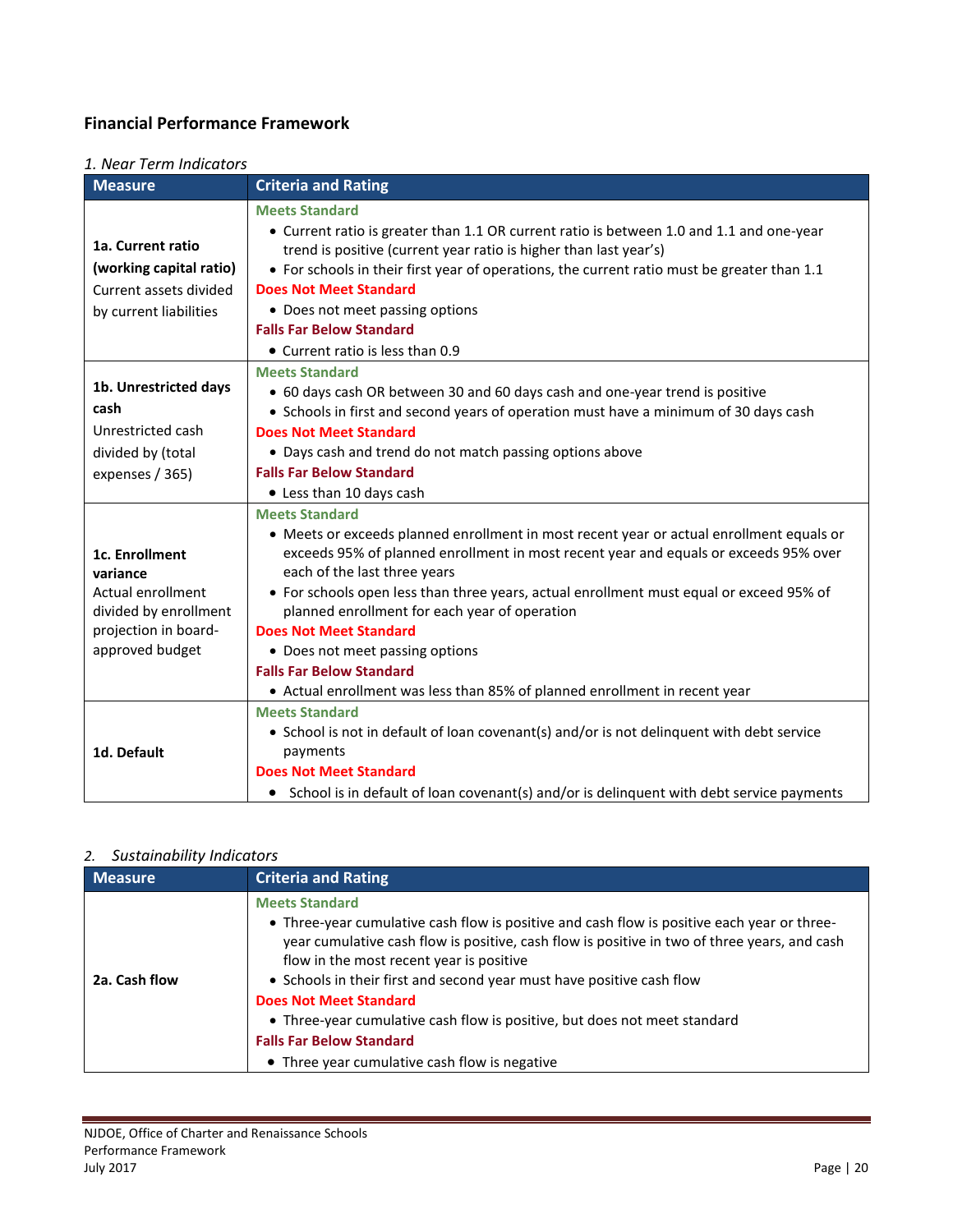| <b>Measure</b>          | <b>Criteria and Rating</b>                                |
|-------------------------|-----------------------------------------------------------|
| 2b. Debt service        | <b>Meets Standard</b>                                     |
| coverage ratio:         | • Debt Service Coverage Ratio is equal to or exceeds 1.10 |
| (Net income $+$         | <b>Does Not Meet Standard</b>                             |
| depreciation + interest | • Debt Service Coverage Ratio is less than 1.10           |
| expense) / (principal   |                                                           |
| and interest            |                                                           |
| payments)               |                                                           |

## 3. *Financial Compliance Indicators* (The school follows Generally Accepted Accounting Principles and meets financial reporting and compliance requirements.)

| <b>Measure</b>        | <b>Criteria and Rating</b>                                                                                                                                           |
|-----------------------|----------------------------------------------------------------------------------------------------------------------------------------------------------------------|
|                       | <b>Meets Standard</b>                                                                                                                                                |
|                       | The school materially complies with applicable laws, rules, regulations and provisions of the                                                                        |
|                       | charter agreement relating to Financial Accounting for New Jersey Charter Schools as                                                                                 |
|                       | evidenced by:                                                                                                                                                        |
|                       | • An annual independent audit with an unqualified audit opinion                                                                                                      |
|                       | • An annual independent audit devoid of significant conditions or internal control<br>weaknesses                                                                     |
|                       | The Independent Auditor's Management Report has no significant or "repeat" findings                                                                                  |
| 3a. Financial audit   | • On-time submission and completion of the annual independent audit and corrective action<br>plan                                                                    |
|                       | <b>Does Not Meet Standard</b>                                                                                                                                        |
|                       | The school does not comply with all applicable laws, rules, regulations and provisions of the                                                                        |
|                       | charter agreement relating to Financial Accounting for New Jersey Charter Schools as                                                                                 |
|                       | evidenced by, among other factors:                                                                                                                                   |
|                       | • An annual independent audit with a qualified audit opinion                                                                                                         |
|                       | • The Independent Auditor's Management Report has significant or "repeat" findings                                                                                   |
|                       | • Failure to submit the annual independent audit on time                                                                                                             |
|                       | • Failure to submit a corrective action plan on time (if applicable)                                                                                                 |
|                       | <b>Meets Standard</b>                                                                                                                                                |
|                       | The school materially complies with applicable laws, rules, regulations and provisions of the                                                                        |
|                       | charter agreement relating to financial management and oversight expectations as evidenced                                                                           |
|                       | by:                                                                                                                                                                  |
|                       | • Employment of a School Business Administrator                                                                                                                      |
|                       | • Submission of periodic financial reports as required by the Department                                                                                             |
| 3b. Financial         | • On-time submission and completion of annual and revised budgets (if applicable)                                                                                    |
| <b>Management and</b> | • Submission of board contracts with a management company (if applicable)<br><b>Does Not Meet Standard</b>                                                           |
| Compliance            | The school does not comply with all applicable laws, rules, regulations and provisions of the                                                                        |
|                       | charter agreement relating to financial management and oversight expectations as evinced by,                                                                         |
|                       | among other factors:                                                                                                                                                 |
|                       |                                                                                                                                                                      |
|                       | • Failure to submit periodic financial reports as required by the Department on time<br>• Failure to submit annual budgets and/or revised budgets in a timely manner |
|                       | • Failure to submit board contracts with a management company                                                                                                        |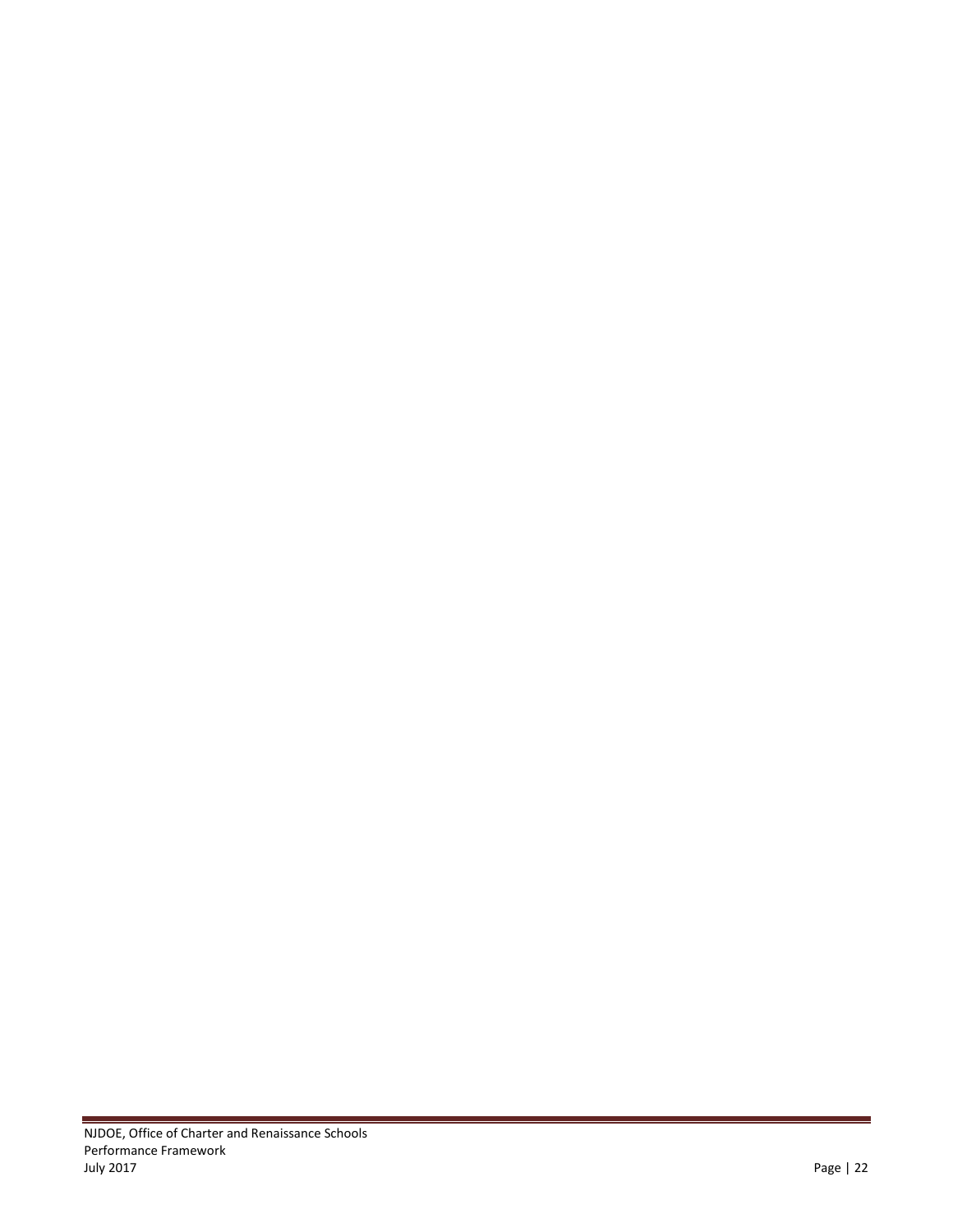#### <span id="page-22-0"></span>**Organizational Performance Framework**

#### <span id="page-22-1"></span>**Overview**

The evaluation of a charter school's organizational performance is guided by the following essential question:



The Organizational Performance Framework is divided into five performance areas. Within these areas, the Framework provides indicators with specific criteria used to evaluate organizational capacity and rate whether or not the school meets standards.

#### <span id="page-22-2"></span>**Performance Areas and Indicators**

- 1. Education Program and Capacity
	- 1. Mission and key design elements
	- 2. Curriculum
	- 3. Instruction
	- 4. Assessment
	- 5. Organizational capacity
- 2. School Culture and Climate 1.School culture and climate 2.Family and community engagement
- 3. Board Governance
	- 1. Board capacity
	- 2. Compliance
- 4. Access and Equity
	- 1. Access and equity
	- 2. Students with disabilities
	- 3. English language learners
- 5. Compliance
	- 1. NJ SMART compliance
	- 2. OCRS reporting compliance
	- 3. Other State and Federal Reporting Compliance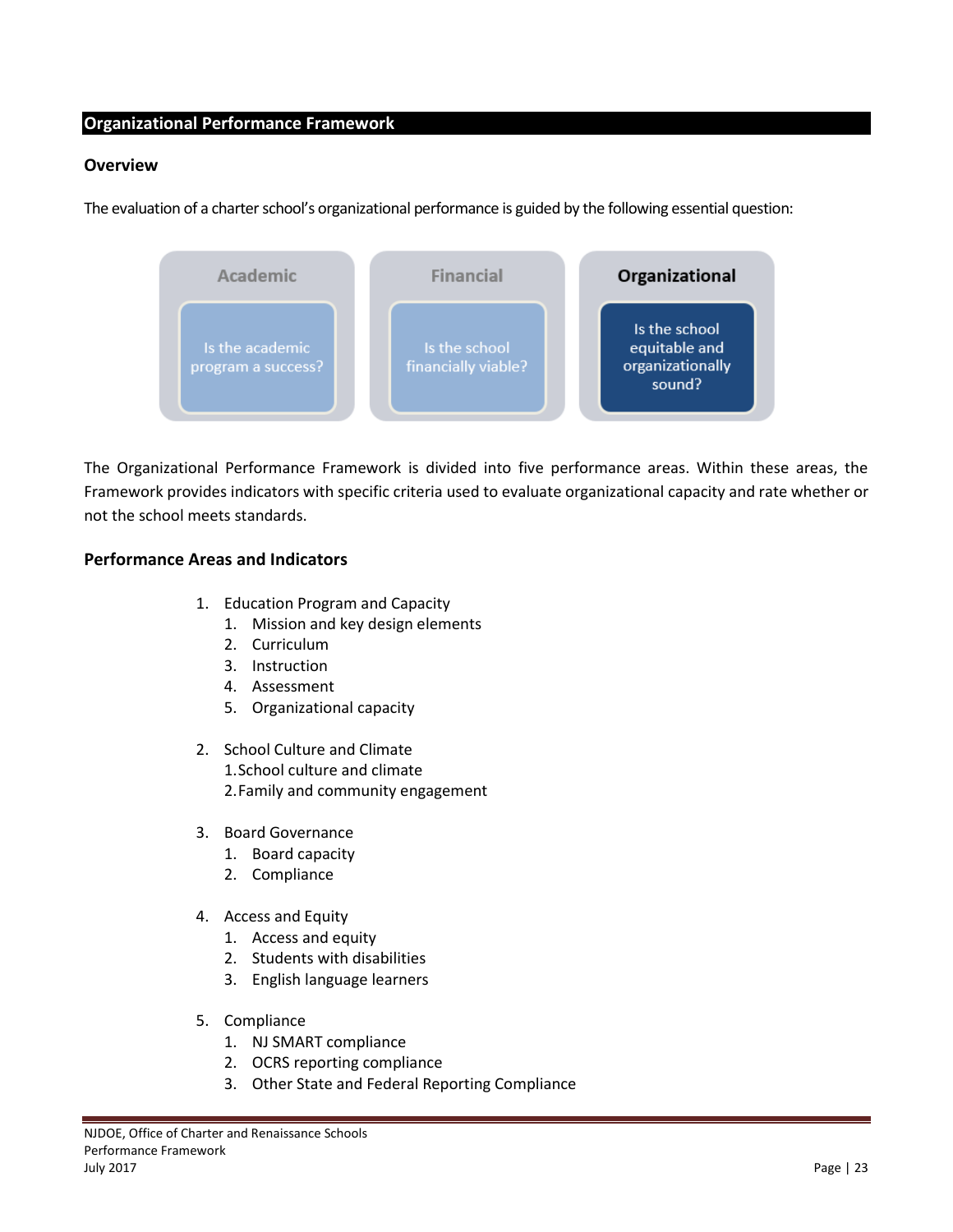## **Organizational Performance Framework**

| Indicator                | <b>Criteria and Rating</b>                                                                                        |
|--------------------------|-------------------------------------------------------------------------------------------------------------------|
|                          | <b>Meets Standard</b>                                                                                             |
| 1.1 Mission & key        | The school generally meets the following criteria:                                                                |
|                          | • Board members, administrators, teachers, students, and families demonstrate a common                            |
| design elements          | and consistent understanding of the school's mission and key design elements                                      |
| The school is faithful   | • The school has implemented the key design elements in the approved charter                                      |
| to its mission and has   | <b>Partially Meets Standard</b>                                                                                   |
| implemented the key      | The school presents minor concerns in meeting one of the criteria defined above                                   |
| design elements          | <b>Does Not Meet Standard</b>                                                                                     |
| included in its charter. | The school presents moderate or major concerns in meeting one or both of the criteria defined                     |
|                          | above                                                                                                             |
|                          | <b>Meets Standard</b>                                                                                             |
|                          | The school generally meets the following criteria:                                                                |
|                          | • The school's curriculum is aligned to state standards                                                           |
| 1.2 Curriculum           | • The school has a process for selecting, developing, reviewing and revising its curriculum                       |
| The school has a         | documents                                                                                                         |
| comprehensive            | • The implemented curriculum addresses the needs of all learners                                                  |
| curriculum.              | <b>Partially Meets Standard</b>                                                                                   |
|                          | The school presents moderate or major concerns in meeting one of the criteria defined above                       |
|                          | <b>Does Not Meet Standard</b>                                                                                     |
|                          | • The school's curriculum is not aligned to state standards                                                       |
|                          | <b>Meets Standard</b>                                                                                             |
|                          | The school generally meets the following criteria:                                                                |
|                          | • The school staff demonstrates a common understanding of high-quality instruction with                           |
|                          | instructional practices aligned to this understanding                                                             |
|                          | • Students demonstrate strong engagement in classrooms                                                            |
| 1.3 Instruction          | • Classroom environments are conducive to learning                                                                |
| The school               | • Teachers deliver purposeful lessons and maximize learning time (e.g., appropriate pacing,                       |
| demonstrates high-       | on-task student behavior, clear objective focus, efficient transitions, and high student                          |
| quality instruction      | engagement)                                                                                                       |
| across all classrooms.   | <b>Partially Meets Standard</b>                                                                                   |
|                          | The school presents moderate or major concerns in meeting one of the applicable criteria                          |
|                          | defined above                                                                                                     |
|                          | <b>Does Not Meet Standard</b>                                                                                     |
|                          | The school presents moderate or major concerns in meeting two or more of the applicable<br>criteria defined above |
|                          | <b>Meets Standard</b>                                                                                             |
|                          | The school generally meets the following criteria:                                                                |
| 1.4 Assessment           | • The school uses an effective system of formative and benchmark assessments, including a                         |
| The school has an        | reliable process for scoring and analyzing such assessments                                                       |
| assessment system        | • The school uses qualitative and quantitative data to evaluate the effectiveness of the                          |
| that improves            | academic program in serving all students and modifies the program accordingly                                     |
| instructional            | • The school uses qualitative and quantitative data to address the needs of students on a                         |
| effectiveness and        | grade, classroom and individual basis                                                                             |
| student learning.        | <b>Partially Meets Standard</b>                                                                                   |
|                          | The school presents moderate concerns in meeting one or more of the criteria defined above                        |
|                          | <b>Does Not Meet Standard</b>                                                                                     |

### *1. Education Program and Capacity*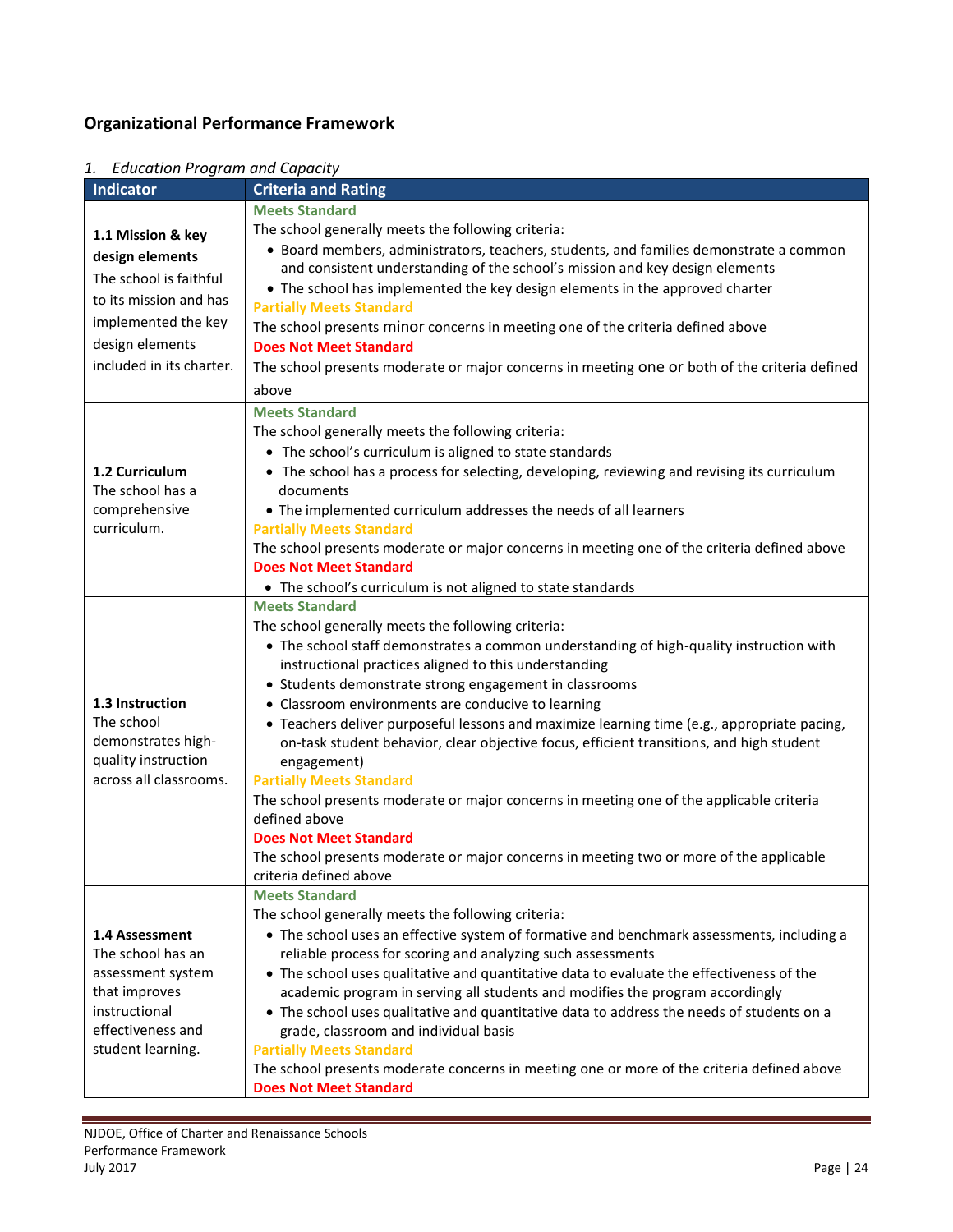| Indicator                                                                                                                                                   | <b>Criteria and Rating</b>                                                                                                                                                                                                                                                                                                                                                                                                                                                                                                                                                                                                                                                                                                                                                                                                                |
|-------------------------------------------------------------------------------------------------------------------------------------------------------------|-------------------------------------------------------------------------------------------------------------------------------------------------------------------------------------------------------------------------------------------------------------------------------------------------------------------------------------------------------------------------------------------------------------------------------------------------------------------------------------------------------------------------------------------------------------------------------------------------------------------------------------------------------------------------------------------------------------------------------------------------------------------------------------------------------------------------------------------|
|                                                                                                                                                             | • The school does not use data to evaluate the effectiveness of the academic program in<br>serving all students                                                                                                                                                                                                                                                                                                                                                                                                                                                                                                                                                                                                                                                                                                                           |
| 1.5 Organizational<br>capacity<br>The school has a clear<br>and well-functioning<br>organizational<br>structure that leads to<br>continuous<br>improvement. | <b>Meets Standard</b><br>The school generally meets the following criteria:<br>• The school has clear and well-understood systems for decision-making<br>• The school provides strong instructional leadership to teachers<br>• The school has an effective, comprehensive professional development program that<br>improves the implementation of the curriculum and instructional practices<br>• The school has developed systems for proactively addressing areas such as communication<br>with stakeholders, community outreach, and teacher evaluations<br><b>Partially Meets Standard</b><br>The school presents moderate or major concerns in meeting one of the criteria defined above<br><b>Does Not Meet Standard</b><br>The school presents moderate or major concerns in meeting two or more of the criteria defined<br>above |

## *4. School Culture and Climate*

| <b>Indicator</b>                                                                                                                               | <b>Criteria and Rating</b>                                                                                                                                                                                                                                                                                                                                                                                                                                                                                                                                                                                                                                                                                                                 |
|------------------------------------------------------------------------------------------------------------------------------------------------|--------------------------------------------------------------------------------------------------------------------------------------------------------------------------------------------------------------------------------------------------------------------------------------------------------------------------------------------------------------------------------------------------------------------------------------------------------------------------------------------------------------------------------------------------------------------------------------------------------------------------------------------------------------------------------------------------------------------------------------------|
| 2.1 School culture &<br>climate<br>The school promotes a<br>culture of high<br>expectations and is<br>safe, respectful and<br>supportive.      | <b>Meets Standard</b><br>The school generally meets the following criteria:<br>• The school environment fosters a culture of learning, scholarship and high academic<br>expectations<br>• The school environment and interactions amongst stakeholders are respectful, supportive,<br>professional and constructive<br>• The school creates a safe environment and addresses the physical, social, emotional and<br>health needs of its students<br><b>Partially Meets Standard</b><br>• The school presents minor concerns in fostering an environment that is conducive to<br>learning<br><b>Does Not Meet Standard</b><br>• The school presents moderate or major concerns in fostering an environment that is<br>conducive to learning |
| 2.2 Family and<br>community<br>engagement<br>The school actively<br>engages families and<br>the community<br>towards achieving its<br>mission. | <b>Meets Standard</b><br>The school generally meets the following criteria:<br>• The school has strong relationships with families/guardians that support students'<br>academic growth and achievement and social-emotional health<br>• The school has established partnerships with educational institutions or community<br>organizations aligned to the school's mission and education program<br><b>Partially Meets Standard</b><br>The school presents moderate or major concerns in meeting one of the criteria defined above<br><b>Does Not Meet Standard</b><br>The school presents moderate or major concerns in meeting both of the criteria defined above                                                                       |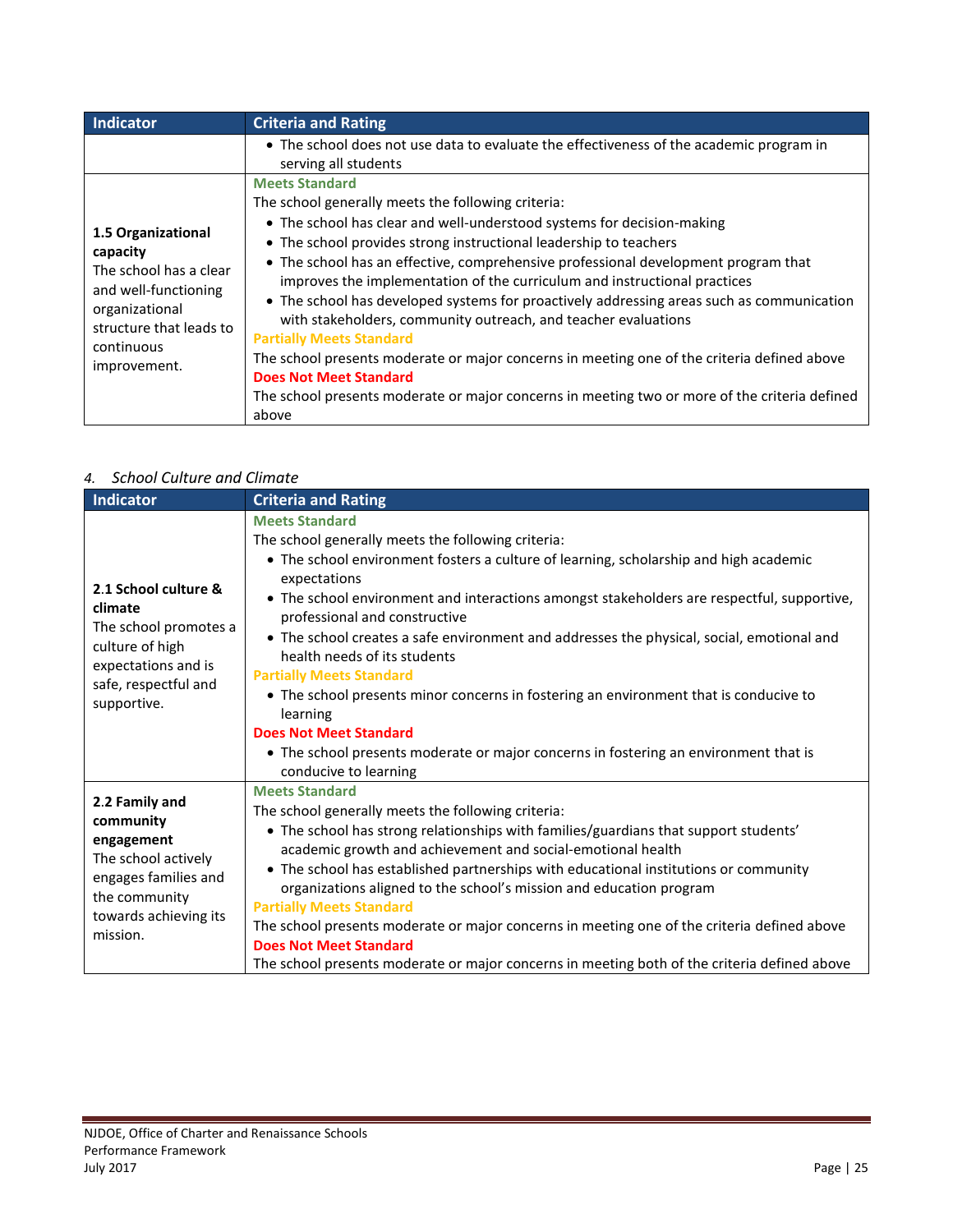## *5. Board Governance*

| <b>DUULU OUVELHUILE</b><br>Indicator | <b>Criteria and Rating</b>                                                                                        |
|--------------------------------------|-------------------------------------------------------------------------------------------------------------------|
|                                      | <b>Meets Standard</b>                                                                                             |
|                                      | The school generally meets the following criteria:                                                                |
|                                      | • The board recruits, maintains and trains members with appropriate skills, experience and                        |
|                                      | expertise to govern the school; board membership is diverse and includes legal, fiscal,                           |
|                                      | educational, community and board leadership/governance experience                                                 |
|                                      | • The board determines the strategic direction of the school by setting goals aligned with the                    |
|                                      | school's mission and driven by data analysis; the board regularly monitors progress relative                      |
|                                      | to its priorities and goals and engages in continuous improvement                                                 |
|                                      | • The board has adequate filled seats, and regularly has a quorum, according to the school's<br>bylaws            |
|                                      | • Board meetings are well-organized, purposeful and strategically focused                                         |
|                                      | • The board updates school policies to ensure compliance with applicable requirements to                          |
|                                      | facilitate efficient, effective operations                                                                        |
|                                      | • The board hires and evaluates the school leader(s) and/or management organization on an                         |
|                                      | annual basis and holds these individuals accountable for meeting specified goals                                  |
| 3.1 Board capacity                   | • The board uses a performance-based evaluation process to assess its own performance                             |
| The board has the                    | annually                                                                                                          |
| capacity to govern the               | <b>Partially Meets Standard</b>                                                                                   |
| school effectively.                  | The board presents moderate or major concerns in meeting at least one of the following                            |
|                                      | criteria:                                                                                                         |
|                                      | • The board has adequate filled seats, and regularly has a quorum, according to the school's                      |
|                                      | bylaws                                                                                                            |
|                                      | • The board updates school policies to ensure compliance with applicable requirements to                          |
|                                      | facilitate efficient, effective operations                                                                        |
|                                      | • The board hires and evaluates the school leader(s) and/or management organization on an                         |
|                                      | annual basis and holds these individuals accountable for meeting specified goals<br><b>Does Not Meet Standard</b> |
|                                      | The board presents moderate or major concerns in meeting two or more of the following                             |
|                                      | criteria:                                                                                                         |
|                                      | • The board has adequate fil led seats, and regularly has a quorum, according to the school's                     |
|                                      | bylaws                                                                                                            |
|                                      | • The board updates school policies to ensure compliance with applicable requirements to                          |
|                                      | facilitate efficient, effective operations                                                                        |
|                                      | • The board hires and evaluates the school leader(s) and/or management organization on an                         |
|                                      | annual basis and holds these individuals accountable for meeting specified goals                                  |
|                                      | <b>Meets Standard</b>                                                                                             |
|                                      | The school generally meets the following criteria:                                                                |
|                                      | • In accordance with N.J.A.C. 6A:11-3.1(d), members complete required training prepared                           |
|                                      | and offered by the New Jersey School Boards Association during the first year of their first                      |
|                                      | term on the board                                                                                                 |
| 3.2 Compliance                       | • Members have completed required criminal background checks                                                      |
| The board complies                   | • Members have submitted required disclosure forms and do not have any conflicts of                               |
| with relevant laws and               | interest                                                                                                          |
| regulations.                         | • The board is in compliance with the Open Public Meetings Act                                                    |
|                                      | • The board is in compliance with its by-laws                                                                     |
|                                      | <b>Partially Meets Standard</b>                                                                                   |
|                                      | The board presents minor concerns on one or more of the above criteria                                            |
|                                      | <b>Does Not Meet Standard</b>                                                                                     |
|                                      | The board presents moderate or major concerns on one or more of the above criteria                                |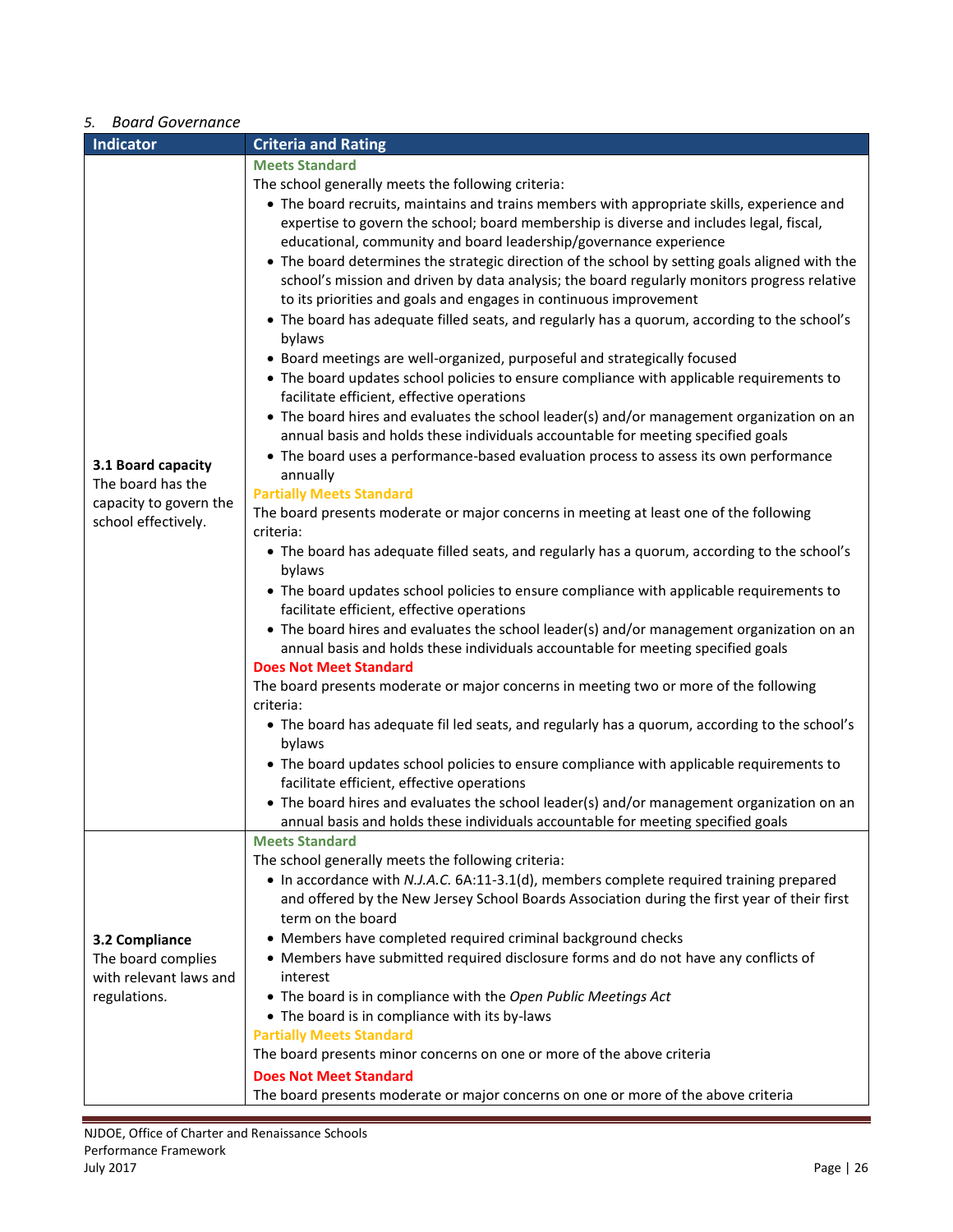## *4. Access and Equity*

| Indicator                                      | <b>Criteria and Rating</b>                                                                                                        |
|------------------------------------------------|-----------------------------------------------------------------------------------------------------------------------------------|
| 4.1 Access and equity                          | <b>Meets Standard</b>                                                                                                             |
| The school                                     | The school generally meets the following criteria:                                                                                |
| demonstrates a                                 | • The school's recruitment, application, admissions, lottery and enrollment policies and                                          |
| commitment to                                  | practices are fair and equitable and demonstrate a commitment to serving all students;                                            |
| serving and meeting                            | these policies and practices align with the requirements and recommendations in the                                               |
| the needs of all                               | Department's "Guidelines for Access and Equity in New Jersey Charter Schools"                                                     |
| students, especially                           | • The school monitors and minimizes attrition rates to ensure stable and equitable                                                |
| the highest need                               | enrollment                                                                                                                        |
| students requiring                             | • The school's suspension and expulsion policies align with state law and regulation                                              |
| special education                              | <b>Partially Meets Standard</b>                                                                                                   |
| services, students who<br>are English language | The school presents moderate or major concerns in meeting one of the criteria defined above                                       |
| learners, students                             | <b>Does Not Meet Standard</b>                                                                                                     |
| who qualify for free or                        | The school presents moderate or major concerns in meeting two or more of the criteria defined<br>above                            |
| reduced-price lunch                            |                                                                                                                                   |
| and other                                      |                                                                                                                                   |
| underserved or at-risk                         |                                                                                                                                   |
| populations.                                   |                                                                                                                                   |
|                                                |                                                                                                                                   |
|                                                | <b>Meets Standard</b>                                                                                                             |
|                                                | The school generally meets the following criteria:                                                                                |
|                                                | • The school consistently complies with rules relating to student identification and referral                                     |
| 4.2 Students with                              | • The school consistently complies with rules relating to the academic program, assessments,                                      |
| disabilities                                   | discipline, and all other aspects of the school's program and responsibilities                                                    |
| The school complies                            | . Students' Individualized Education Plans and Section 504 plans are consistently carried out<br>by appropriately certified staff |
| with state and federal                         | • Access to the school's facility and program are provided to students and parents in a lawful                                    |
| special-education laws                         | manner and consistent with their abilities                                                                                        |
| and provides for a                             | • The school ensures a high-quality learning environment for all students including, but not                                      |
| high-quality learning                          | limited to, access to a multidisciplinary intervention team, teachers with relevant                                               |
| environment for all                            | professional development, and differentiated instruction                                                                          |
| students.                                      | <b>Partially Meets Standard</b>                                                                                                   |
|                                                | The school presents minor concerns in meeting one or more of the criteria defined above                                           |
|                                                | <b>Does Not Meet Standard</b>                                                                                                     |
|                                                | The school presents moderate or major concerns in meeting one or more of the criteria defined                                     |
|                                                | above<br><b>Meets Standard</b>                                                                                                    |
|                                                | The school generally meets the following criteria:                                                                                |
| 4.3 English language                           | • The school consistently and effectively implements steps to identify students in need of ELL                                    |
| learners                                       | services                                                                                                                          |
| The school complies                            | • Requisite ELL services are provided to identified students by appropriately certified staff                                     |
| with applicable laws,                          | • ELL students are provided with appropriate accommodations on assessments                                                        |
| rules and regulations                          | • Students are exited from ELL services in accordance with their assessed capacities                                              |
| relating to English                            | <b>Partially Meets Standard</b>                                                                                                   |
| Language Learner                               | The school presents minor concerns in meeting one or more of the criteria defined above                                           |
| requirements.                                  | <b>Does Not Meet Standard</b>                                                                                                     |
|                                                | The school presents moderate or major concerns in meeting one or more of the criteria defined                                     |
|                                                | above                                                                                                                             |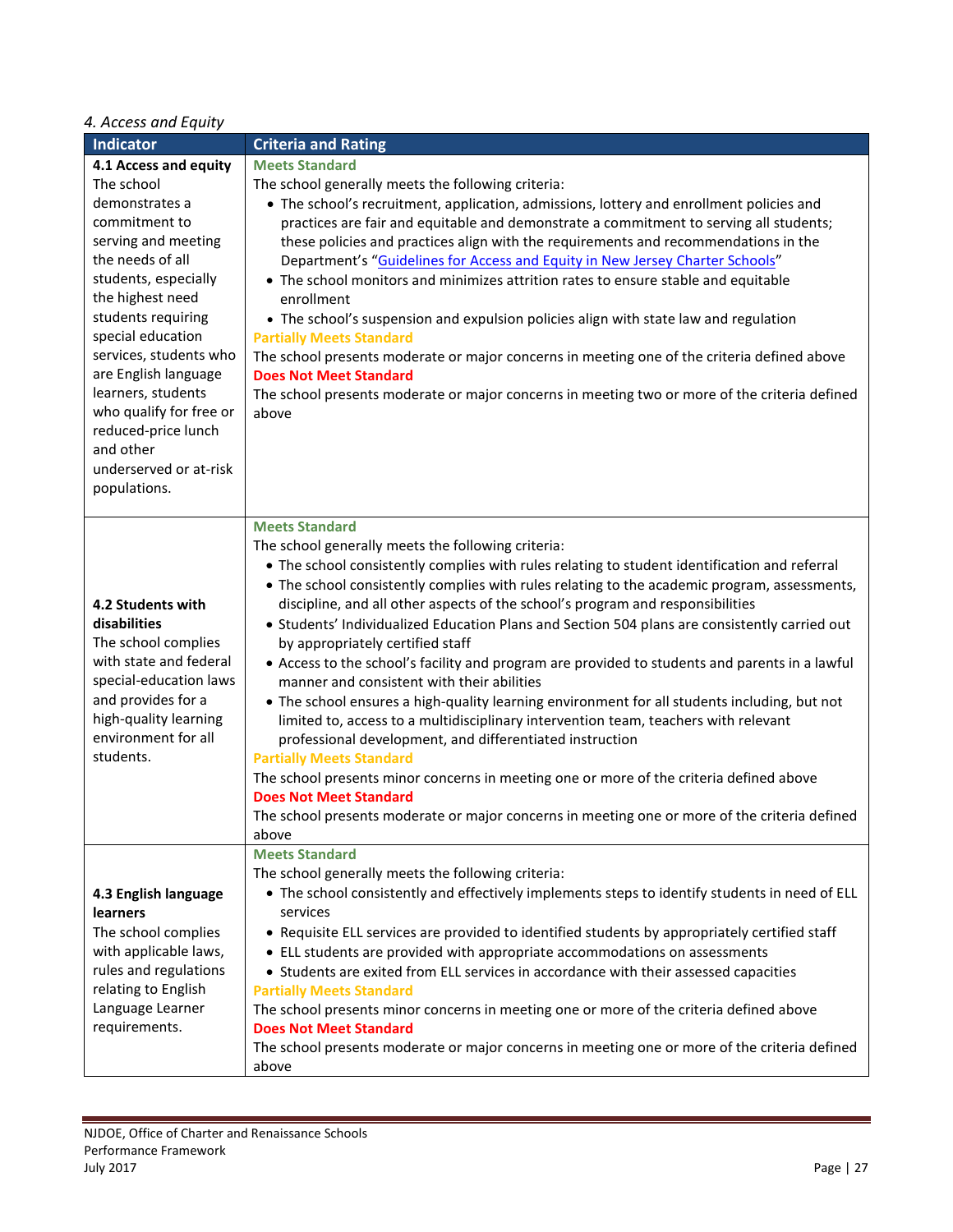| 6.                                                                                                                               | Compliance                                                                                                                                                                                                                                                                                                                                                                                                                                                                                                                                                                                                                                                                                                                                                                                                                                                                           |  |  |
|----------------------------------------------------------------------------------------------------------------------------------|--------------------------------------------------------------------------------------------------------------------------------------------------------------------------------------------------------------------------------------------------------------------------------------------------------------------------------------------------------------------------------------------------------------------------------------------------------------------------------------------------------------------------------------------------------------------------------------------------------------------------------------------------------------------------------------------------------------------------------------------------------------------------------------------------------------------------------------------------------------------------------------|--|--|
| <b>Indicator</b>                                                                                                                 | <b>Criteria and Rating</b>                                                                                                                                                                                                                                                                                                                                                                                                                                                                                                                                                                                                                                                                                                                                                                                                                                                           |  |  |
| <b>5.1 NJ SMART</b><br>compliance<br>The school submits<br>critical information<br>punctually and<br>accurately via NJ<br>SMART. | <b>Meets Standard</b><br>The school generally meets the following criteria:<br>• The school meets NJ SMART reporting deadlines<br>• The school's NJ SMART data submissions have a final error rate of no more than 2% defined<br>as the number of errors divided by the total number of student records<br>• The school's student identification (SID) data, including student demographic data, for the<br>October 15 NJ SMART snapshot are accurate and aligned to the Charter School Enrollment<br>System data<br><b>Partially Meets Standard</b><br>The school presents minor concerns in meeting one of the criteria defined above<br><b>Does Not Meet Standard</b><br>• The school does not meet NJ SMART reporting deadlines                                                                                                                                                  |  |  |
| 5.2 OCRS reporting<br>compliance<br>The school submits<br>critical information<br>punctually and<br>accurately to the<br>OCRS.   | <b>Meets Standard</b><br>The school generally meets the following criteria:<br>• The school submits required documentation to OCRS accurately and on time<br><b>Partially Meets Standard</b><br>The school submits most but not all of the required documentation to OCRS accurately and on<br>time<br><b>Does Not Meet Standard</b><br>The school does not submit most of the required documentation to OCRS on time, or what is<br>submitted on time is mostly inaccurate                                                                                                                                                                                                                                                                                                                                                                                                          |  |  |
| 5.3 Other compliance<br>The school materially<br>complies with state/<br>federal law and<br>reporting<br>requirements.           | <b>Meets Standard</b><br>The school generally meets the following criteria:<br>• The school completes all facilities, safety, security and health requirements in a timely<br>manner<br>• The school meets all criminal background check requirements<br>• The school completes on time submission of Electronic Violence and Vandalism Reporting<br>System (EVVRS) reporting<br>• The school completes on time and accurate NCLB Reporting<br>• The school meets educator evaluation, staffing and licensure requirements<br>• The school meets other relevant state and federal reporting and compliance requirements<br><b>Partially Meets Standard</b><br>The school submits most, but not all, of the required documentation accurately and on time<br><b>Does Not Meet Standard</b><br>The school does not submit most of the required documentation accurately and/or on time |  |  |